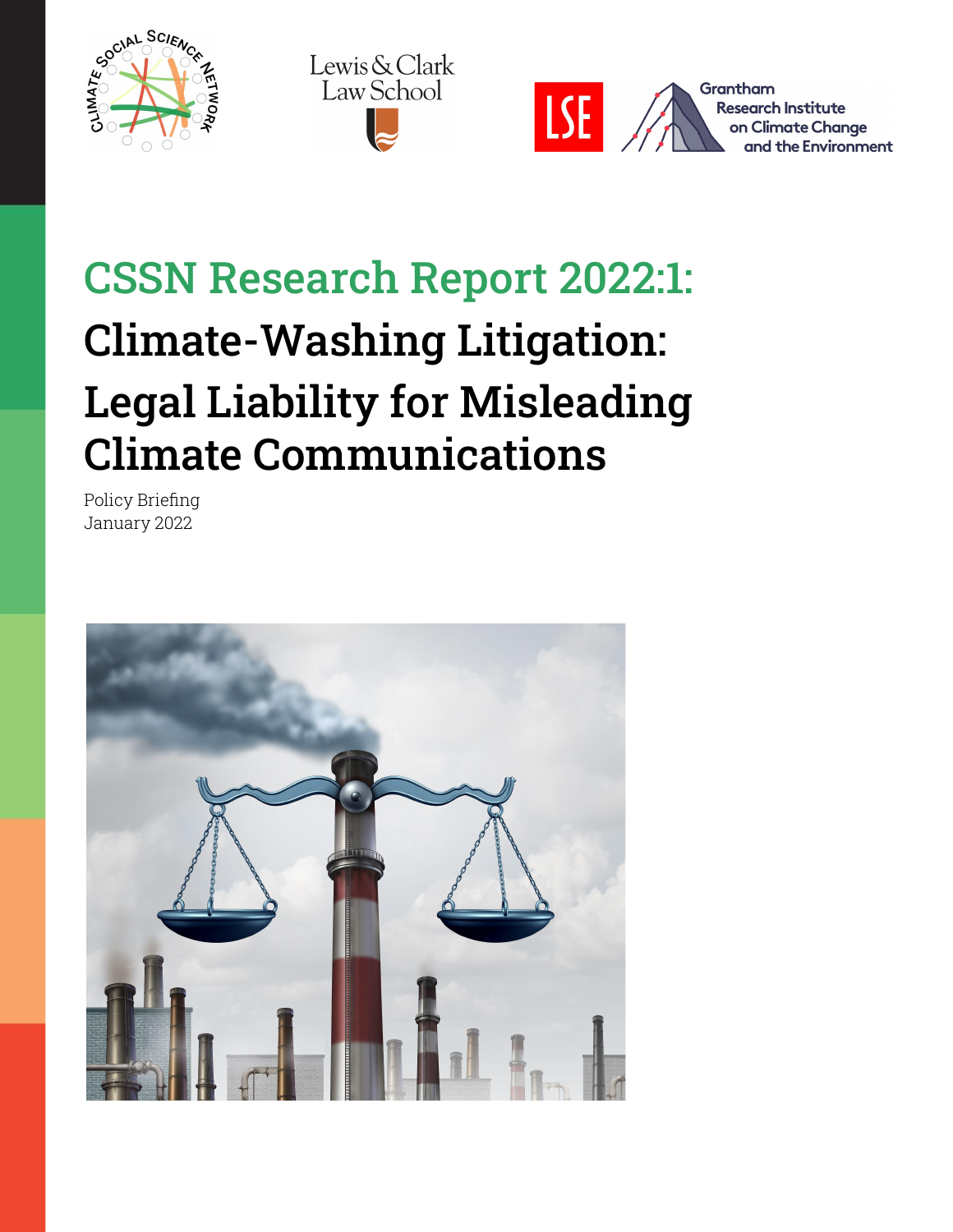#### Authors

*Contributing authors*: Akriti Bhargava, Benjamin Franta, Karla Martínez Toral and Aradhna Tandon

*Coordinating authors:* Lisa Benjamin and Joana Setzer (Co-Chairs of CSSN Working Group on Climate Accountability)

#### About CSSN

This report is being released through the Climate Social Science Network (CSSN), a global network of scholars headquartered at the Institute at Brown for Environment and Society, launched in October, 2020. CSSN seeks to coordinate, conduct and support peer-reviewed research into the institutional and cultural dynamics of the political conflict over climate change, and assist scholars in outreach to policymakers and the public.

#### Suggested citation

Benjamin, Lisa; Bhargava, Akriti; Franta, Benjamin; Martínez Toral, Karla; Setzer, Joana; and Tandon, Aradhna. 2022. "Climate-Washing Litigation: Legal Liability for Misleading Climate Communications." Policy Briefing, The Climate Social Science Network. January 2022.

#### https://www.cssn.org/

#### Acknowledgements

We thank Timmons Roberts and Robert Brulle, from the Institute at Brown for Environment and Society, for supporting us publishing this piece. We are

grateful for the extremely helpful comments provided by Catherine Higham and editing by Georgina Kyriacou, from the Grantham Research Institute on Climate Change and the Environment; the members of the Accountability CSSN working group (Max Boykoff; Felix De Caluwe; Christian Downie; Chrisa Hoicka; Nathan Lemphers; Ingmar Lippert; Harland Prechel; Sarah Reiter; Geoffrey Supran; Francesco Nicola Tubiello; and, particularly, Karen Sokol), as well as the members of the Spinning Climate Change: The Role of Public Relations and Greenwashing CSSN working group, particularly Doreen Stabinsky.

We acknowledge the financial support of the Climate Social Science Network.

Climate Social Science Network

Institute at Brown for Environment and Society

135 Waterman Street, Providence RI 02912 USA

Email: CSSN@brown.edu

Twitter: @ClimateSSN

More publications and information available at http://www.cssn.org

Cover image credit: Shutterstock/Lightspring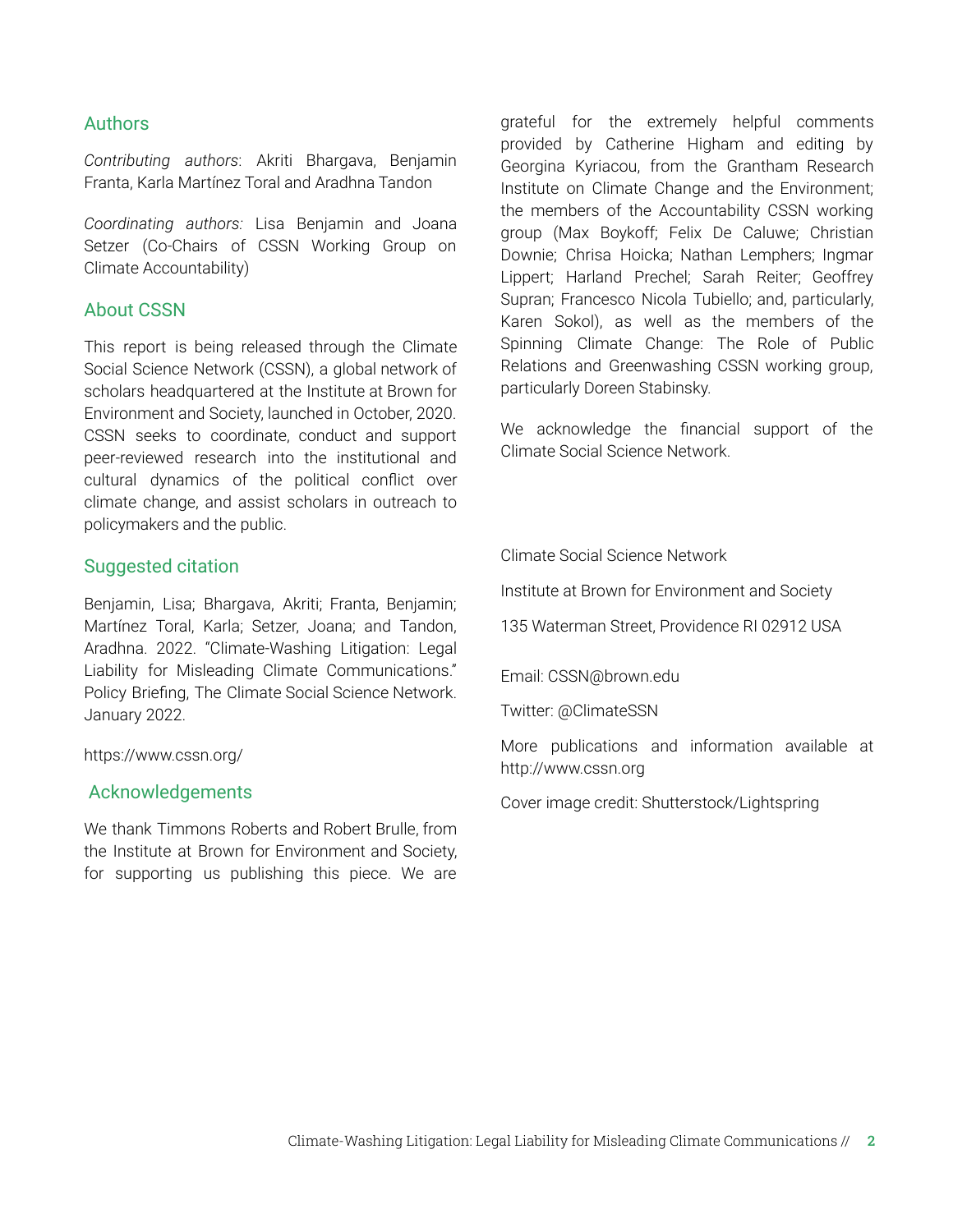### Introduction

This research report aims to enhance the legal community's understanding of climate-related 'greenwashing' litigation. We analyse this type of litigation, which can also be described as 'climate-washing' litigation, by examining key cases and developments, particularly cases and complaints brought against the largest emitters of greenhouse gases (predominantly non-state actors). The paper is designed to address the lack of examination of this specific type of litigation to date.

#### Recent context

The need to combat greenwashing – briefly, the use of unsubstantiated or misleading claims about, or selective disclosure of, environmental performance or best practice for commercial or political gain – came under the spotlight at COP26, the United Nations climate conference that took place in Glasgow in November 2021. There, the UN Secretary-General announced a new 'High-Level Expert Group' to establish clear standards to measure and analyse net-zero commitments from non-state actors (Guterres, 2021). An International [Sustainability](https://www.ifrs.org/content/ifrs/home/groups/international-sustainability-standards-board.html) Standards Board was announced too, to develop a global baseline of sustainability disclosure standards to meet investors' information needs (IFRS, 2021). And the UK Financial Conduct Authority published a [consultation](https://www.fca.org.uk/publication/discussion/dp21-4.pdf) paper on sustainability disclosure requirements and investment labels to ensure that asset managers do not mislead investors about the 'greenness' of their investment products (FCA, 2021). These moves followed pressure that was already mounting from a wide range of stakeholders who have promised to hold companies, banks, asset managers and insurers to account in relation to their climate change claims and targets.

These developments are likely to motivate a rise in legal and activist action against greenwashing, amplifying an existing trend in climate litigation that is likely to escalate in the near future.

#### Structure of the paper and data sources

Section 1 defines greenwashing in more detail, plus climate-washing and climate-washing litigation.

Section 2 provides an in-depth review of actual and potential climate-washing cases, classified according to the type of misleading statements upon which such cases are based.

Section 3 offers practical recommendations for various actors in the context of climate-washing.

Throughout the paper, we draw on and highlight cases from the [Climate](https://climate-laws.org/) Change Laws of the World database maintained by the Grantham Research Institute on Climate Change and the Environment at the London School of Economics and Political Science, and the [Climate](http://climatecasechart.com/climate-change-litigation/) Case Chart database maintained by the Sabin Center for Climate Change Law at Columbia Law School.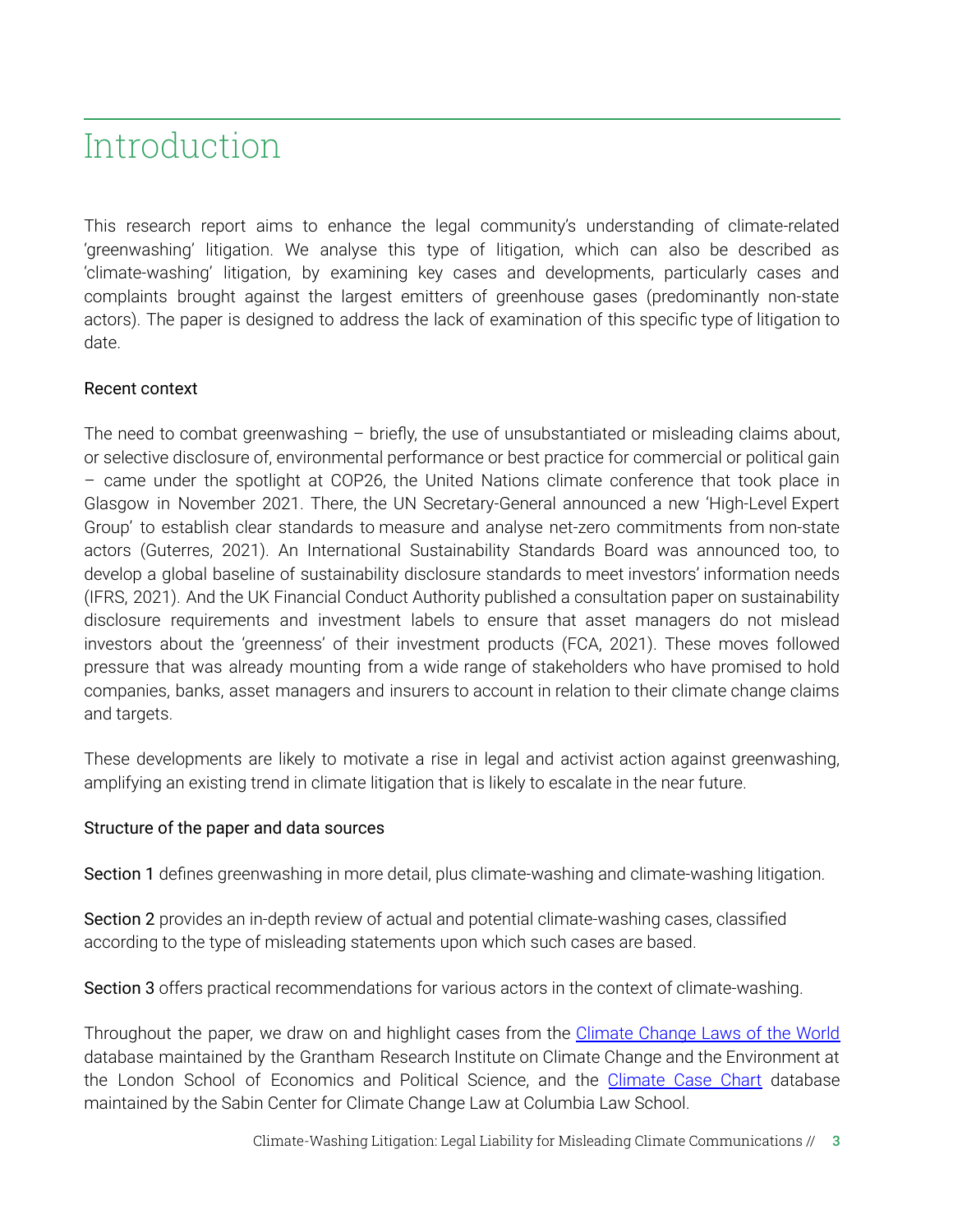## 1. Defining greenwashing, climate-washing and climate-washing litigation

#### 1.1. What is greenwashing?

Greenwashing is generally defined as unsubstantiated or misleading claims regarding an actor's environmental performance (Laufer, 2003; Ramus and Montiel, 2005). Greenwashing can also describe the selective disclosure of positive environmental or social impacts of a company's business practices, without complete disclosure of negative impacts (Lyon and Maxwell, 2011; Mitchell and Ramey, 2011). It is not only companies that are involved in greenwashing. Governments, politicians and other state actors can employ greenwashing to paint their actions or inactions as environmentally-friendly in an attempt to sway public opinion in their favour (Lyon and Montgomery, 2015; Sourcewatch).

The first legal claims of greenwashing responded to the observation that companies were marketing products to appeal to consumer demands for environmentally-friendly products while making misleading environmental claims (Feinstein, 2013).

#### 1.2. What is climate-washing?

More recently, greenwashing complaints have also been brought on climate change grounds, where marketing campaigns have been alleged to mislead and/or overstate advertised performance in the context of climate change. Plaintiffs may seek monetary damages, civil penalties, and/or injunctive relief for the harm done by misleading, greenwashed communications.

This type of climate-related greenwashing may be referred to as 'climate-washing', and litigation brought against it highlights the gap between state and non-state actors' words and actions regarding climate change. It may include claims relating to the environment, human health, economics, or other aspects of climate change.

The terms greenwashing and climate-washing have been used interchangeably (Beder, 2014; Fliegelman, 2010). However, a distinction can be made in that climate-washing may encompass issues that go beyond the natural environment. This is analogous with how climate change concerns might go beyond or be more specific than environmental concerns. This distinction between greenwashing and climate-washing might matter when we consider the legal actions brought against governments and companies by and on behalf of consumers, individuals and groups. The utility of the climate-washing concept compared with greenwashing is likely yet to be determined, but the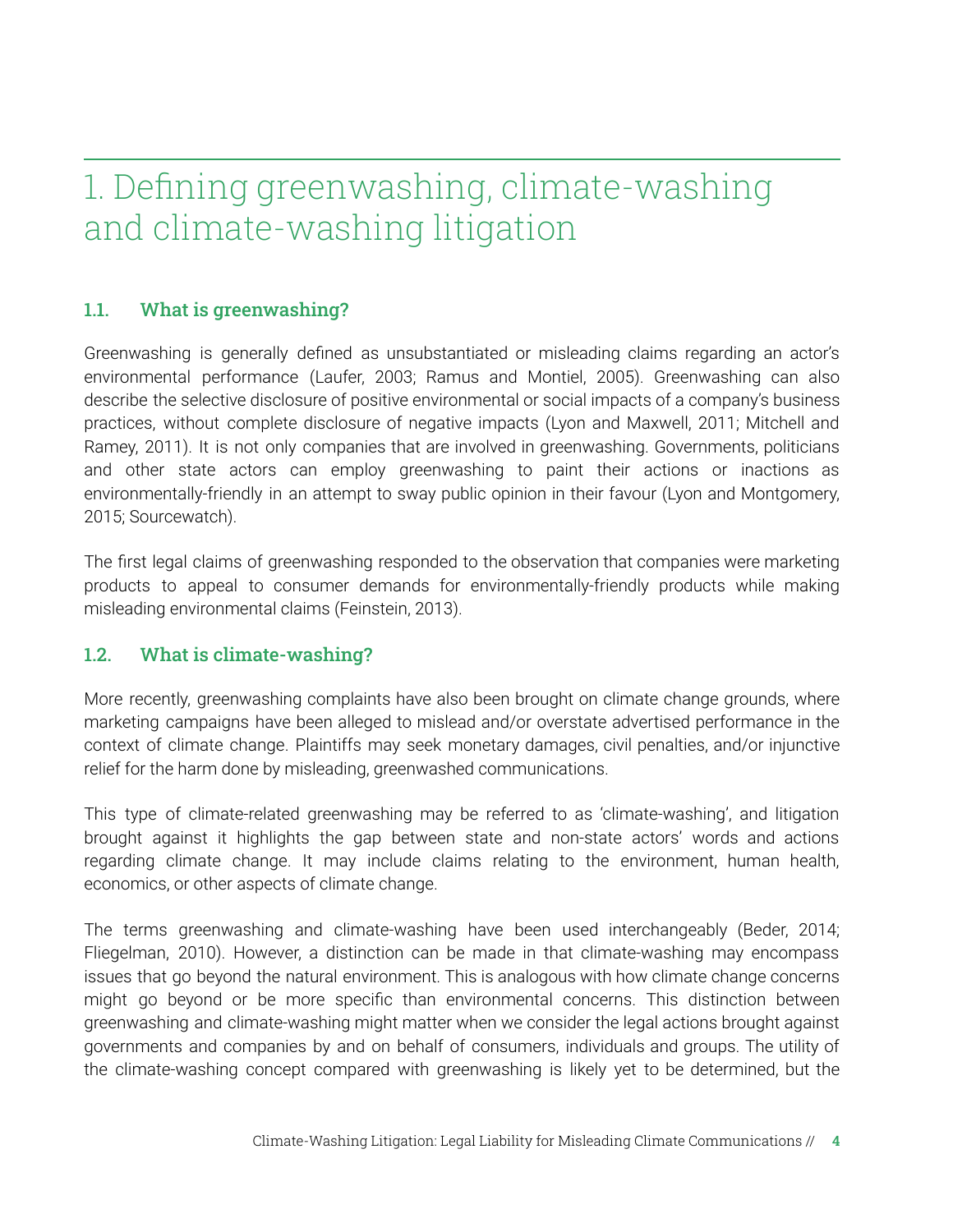climate-washing concept reflects the growing trend of recognising and addressing climate change in terms that go beyond traditional environmentalism.

#### 1.3. What is climate-washing litigation?

The narrow attention given to 'traditional' greenwashing cases, reinforced by literature and research, may represent a serious blind spot (Lane, 2013). Cases involving climate-washing, as defined above, have potentially significant implications due to the impact they can have on climate change.

Climate-washing litigation aims to hold both governmental and non-governmental actors<sup>1</sup> legally accountable for their actions or products that misleadingly claim to address climate change.<sup>2</sup> At least 20 judicial climate-washing cases have been filed before courts in the US, Australia, France and the Netherlands since 2016.<sup>3</sup> There are also several administrative complaints raising issues of climate-washing that have already been filed before oversight bodies. We have identified at least 27 of such complaints filed before non-judicial oversight bodies in the UK, Australia, Italy, New Zealand, Denmark, the US and South Korea since 2008.<sup>4</sup> While these complaints could be more accurately described as legal action or interventions, we include them in the concept of climate-washing litigation for now, as they can be viewed as part of a broader litigation strategy.

Climate-washing litigation is part of a wider movement of climate litigation (Setzer and Higham, 2021), that uses consumer protection, civil and/or commercial legislation that exists worldwide (even if not greenwashing-specific) in order to address the issue of climate-washing. These claims often rely on arguments that are relatable, accessible and understandable for the general public, and therefore may attract public attention and support. Climate-washing litigation can and often is used in combination with other approaches, including government regulation and other strategies such as campaigns and watchdog websites from non-governmental organisations (NGOs) and other stakeholders (Cherry and Sneirson, 2012). Even in instances where the results of the litigation are delayed or unfavourable, litigation can help increase consumer awareness (Lane, 2013).

Climate-washing strategies include employing false claims, obscuring important information that could help evaluate the meaning, sincerity or context of a claim, and/or using vague or ambiguous

<sup>3</sup> This is an indicative number of judicial cases identified globally in the [Climate Change Laws of the World](https://climate-laws.org/) and the [Climate](http://climatecasechart.com/climate-change-litigation/) [Case Chart](http://climatecasechart.com/climate-change-litigation/) databases. The list of cases, jurisdiction and filing year can be found in Appendix A to this Report.

<sup>4</sup> This is an indicative list of administrative cases and pre-action cases filed before oversight bodies in different jurisdictions, but not all jurisdictions have been covered and some jurisdictions may be more comprehensive than others. The list of cases, jurisdiction and filing year can be found in Appendix B to this Report.

<sup>&</sup>lt;sup>1</sup> Governmental actors include national and subnational (regional and municipal) governments, as well as state departments and agencies. Non-governmental actors include other entities such as companies and individuals.

<sup>2</sup> 'Climate [change] litigation', under a broad definition, includes lawsuits brought before administrative, judicial and other investigatory bodies, in domestic and international courts and organisations, that raise issues of law or fact regarding the science of climate change and climate change mitigation and adaptation efforts (Setzer and Higham, 2021; Markell and Ruhl, 2012; Burger et al., 2017; Osofsky and Peel, 2015).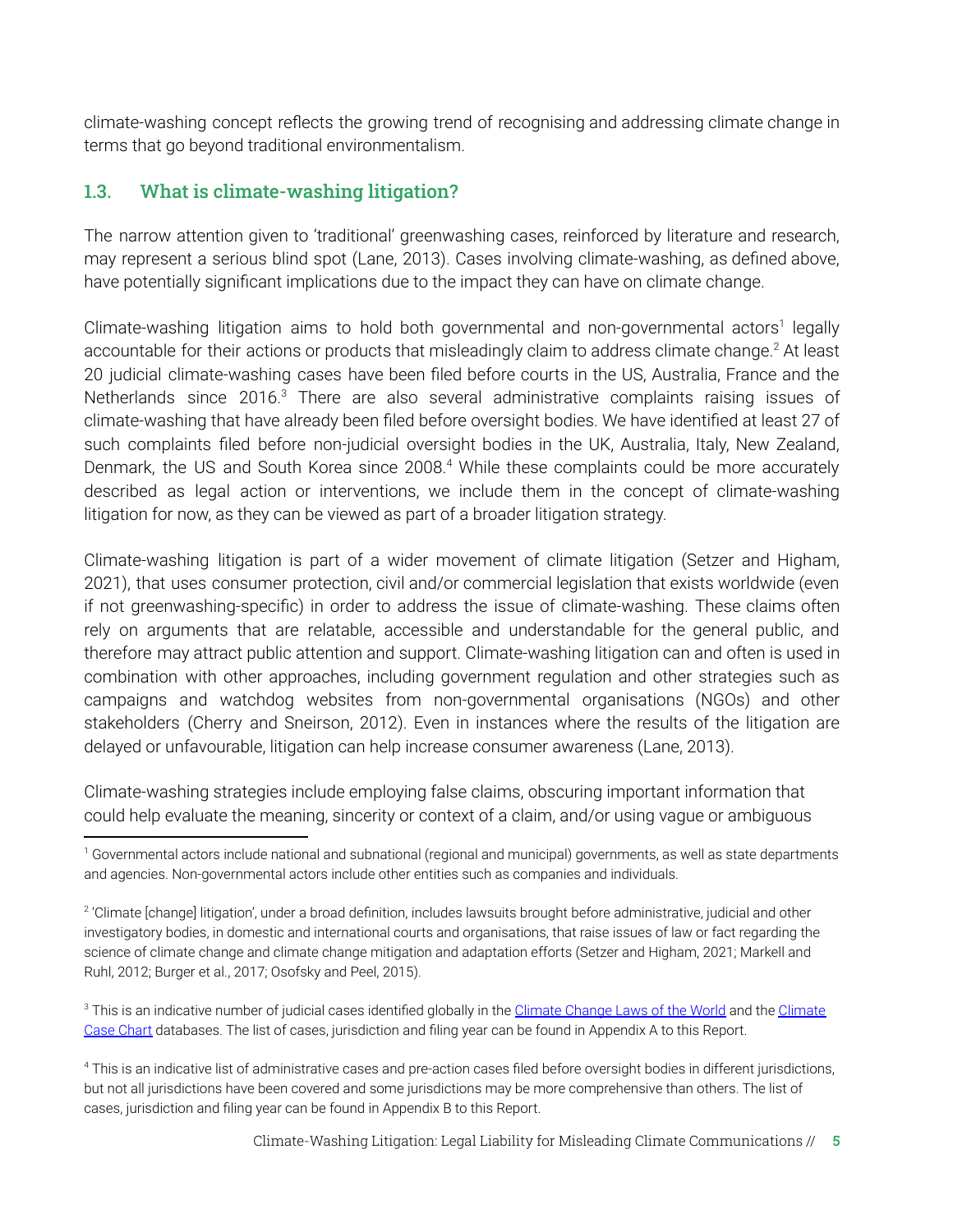terms. Through their communication and marketing strategies, major emitting companies often deploy such strategies in a bid to shift public perception regarding their business activities to be viewed as part of the solution to, rather than the primary cause of, climate change.

Claims around climate-washing are likely to increase. In April 2021, ClientEarth launched 'The Greenwashing Files' campaign. Its goal is to expose companies that greenwash (ClientEarth, n.d.). Misleading 'green' advertising can give rise to climate litigation based on fraud, misrepresentation and consumer protection (Setzer and Higham, 2021). Net-zero commitments along with other climate pledges have been accused of giving licence to a 'burn now, pay later' approach to tackling climate change (Dyke et al., 2021). A growing wave of climate litigation that seeks to counteract this is a likely consequence if such pledges are not backed by credible actions.

### 2. Overview of climate-washing cases

Academic literature on climate litigation that has targeted corporate communications about climate ambitions or targets has primarily been limited to litigation that focuses on the disclosure obligations of companies. However, it is now evident that this focus is missing some of the wider issues at stake. Broadly, climate-washing – and the litigation claims in suits that may follow – can be categorised by the type of misleading information. We review three of these categories below: misleading communications regarding (1) corporate and governmental commitments, (2) product attributes, and (3) disclosure of climate investments, financial risks and harm caused by companies.

#### 2.1. Challenging corporate and governmental commitments

A key conclusion of the last Intergovernmental Panel on Climate Change (IPCC) assessment of the science of climate change is that to meet global climate goals, a worldwide commitment to achieve zero or net-zero emissions (or as close as possible) around 2050 is needed (IPCC, 2021). In the context of scientific consensus on this issue, state and non-state actors are increasingly making climate statements, advertising investments in clean energy and announcing climate pledges or ambitions including emission reduction targets. The reality of the actual emission reductions these commitments will achieve is yet to be seen (Black et al., 2021). The gap between such pledges, the advertising campaigns that are often connected to those pledges, and the reality of the emission reductions that will be realised, as well as the gap between the pledges and the long-term temperature goals in the Paris Agreement itself, might constitute a strong basis for climate-washing litigation. Claims and liability around zero and net-zero pledges will continue to arise until the gap between the pledges and actual action has narrowed or closed.

The concept of climate-washing could be a useful lens through which to scrutinise and enforce climate commitments, including the recent flurry of net-zero pledges. A growing number of countries,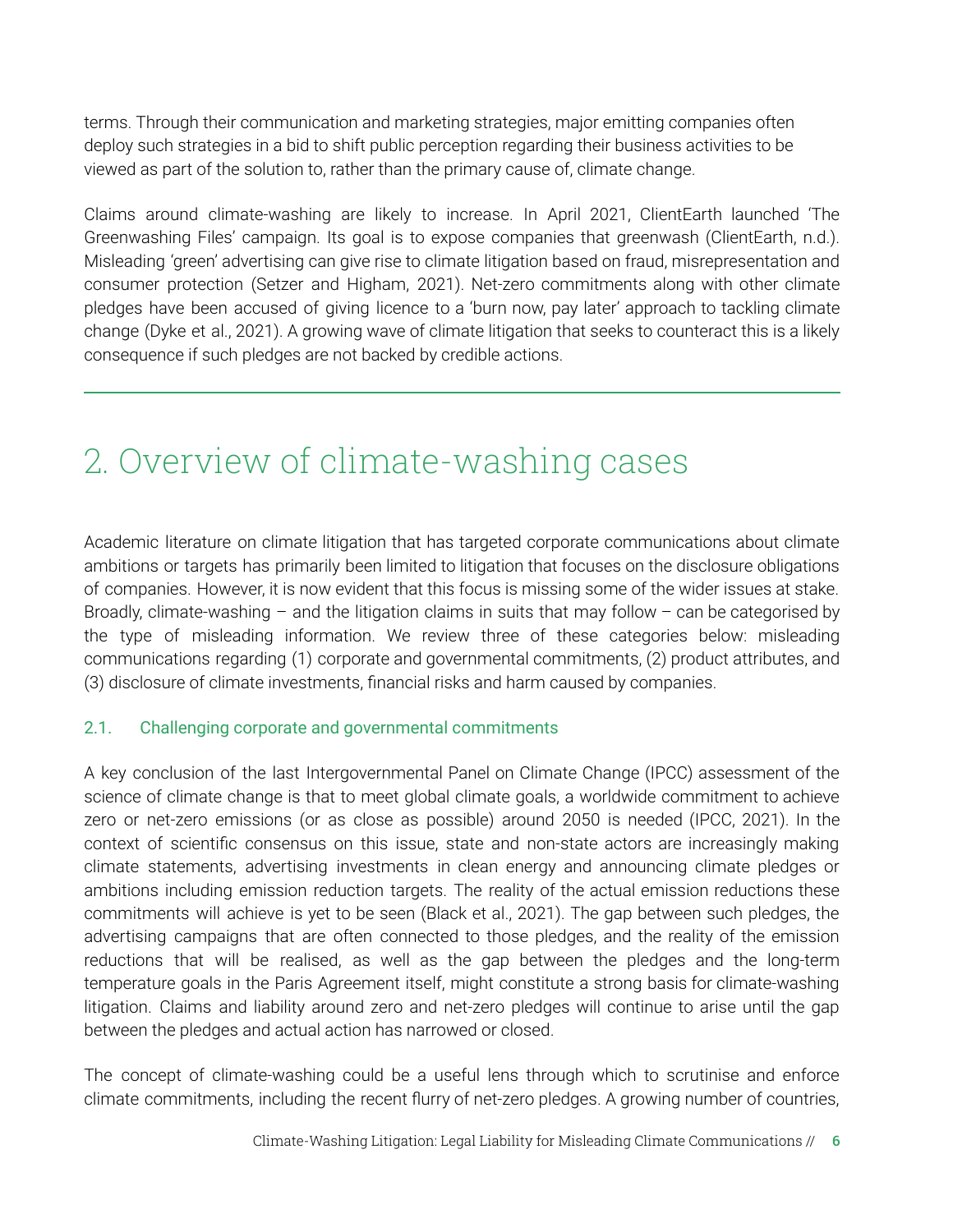cities, businesses, universities and even sports teams have made commitments to net their greenhouse gas emissions to zero in the coming years. The terminology used varies and includes 'climate neutrality', 'race to zero', 'carbon neutrality', and 'zero carbon footprint' (New Climate Institute and Data-Driven EnviroLab, 2020). From countries, states and cities alone, actors representing almost US\$46 trillion aggregated GDP (53% of the global economy) have so far set or stated an intention to set net-zero targets for 2050 (Energy & Climate Intelligence Unit, 2021).

The lack of clarity or certainty over whether these commitments will be achieved is partly because there is no clear methodology applied to the claims. An analysis of over 4,000 significant entities, including all nations and all companies in the Forbes Global 2000 list of the world's largest companies, found that 14% of the entities studied did not specify whether their net-zero targets covered carbon dioxide only or all greenhouse gases, while the remainder of entities were split almost equally between those covering all greenhouse gases versus  $CO<sub>2</sub>$  only (Black et al., 2021). The study also found that 124 countries, 73 states and regions, 155 cities and 417 companies from the samples in scope have made some form of commitment to net-zero. These commitments cover at least 61% of global greenhouse gases (ibid.). Plans on *how* to reach net-zero targets have yet to meet expectations. From the entities studied by the report, only 25 nations, 41 states and regions, 65 cities and 210 companies have a published plan (ibid.).

By the time of COP26 in November 2021, all 194 parties to the Paris Agreement had submitted their Nationally Determined Contributions (NDCs), with 151 parties submitting new or updated first NDCs, and 11 parties submitting their second NDCs (UNFCCC, n.d. b). It remains unclear whether the net-zero commitments made in these documents and other pledges, largely set to be accomplished by 2050, can be honoured, especially considering that most state and non-state actors have not established or published concrete steps that will be taken towards achieving the announced commitments. For instance, fossil fuel companies and many investment banks pledging net-zero continue to invest in new fossil fuel developments (Nature Editorial, 2021), which significantly undermines their commitments. In addition to pressure and criticism from the media and civil society, climate litigation and other legal accountability mechanisms may help to move such pledges closer to achieving the temperature goals set out in the Paris Agreement.

Claims in this category might be filed on the grounds that the way such commitments are presented misrepresents or is in violation of national consumer protection or corporate laws. The case filed by the Australasian Centre for Corporate Responsibility (ACCR) against oil and gas company Santos (Australasian Centre for Corporate [Responsibility](https://climate-laws.org/geographies/australia/litigation_cases/australasian-centre-for-corporate-responsibility-v-santos) v. Santos) illustrates this strategy. The lawsuit challenges Santos's claim that it would achieve net-zero emissions by 2040, when the company is relying on projected carbon capture and storage technology that either does not exist or has not been disclosed (ACCR, 2021). ACCR argues the claims – contained in the company's 2020 Annual Report – constitute misleading or deceptive conduct under the Corporations Act 2001 and the Australian Consumer Law. This is the first lawsuit in Australia raising the issue of climate greenwashing against the oil and gas industry (Environmental Defenders Office, 2021), and it is likely to be the first of many court cases in the world to challenge the veracity of a company's net-zero emissions target.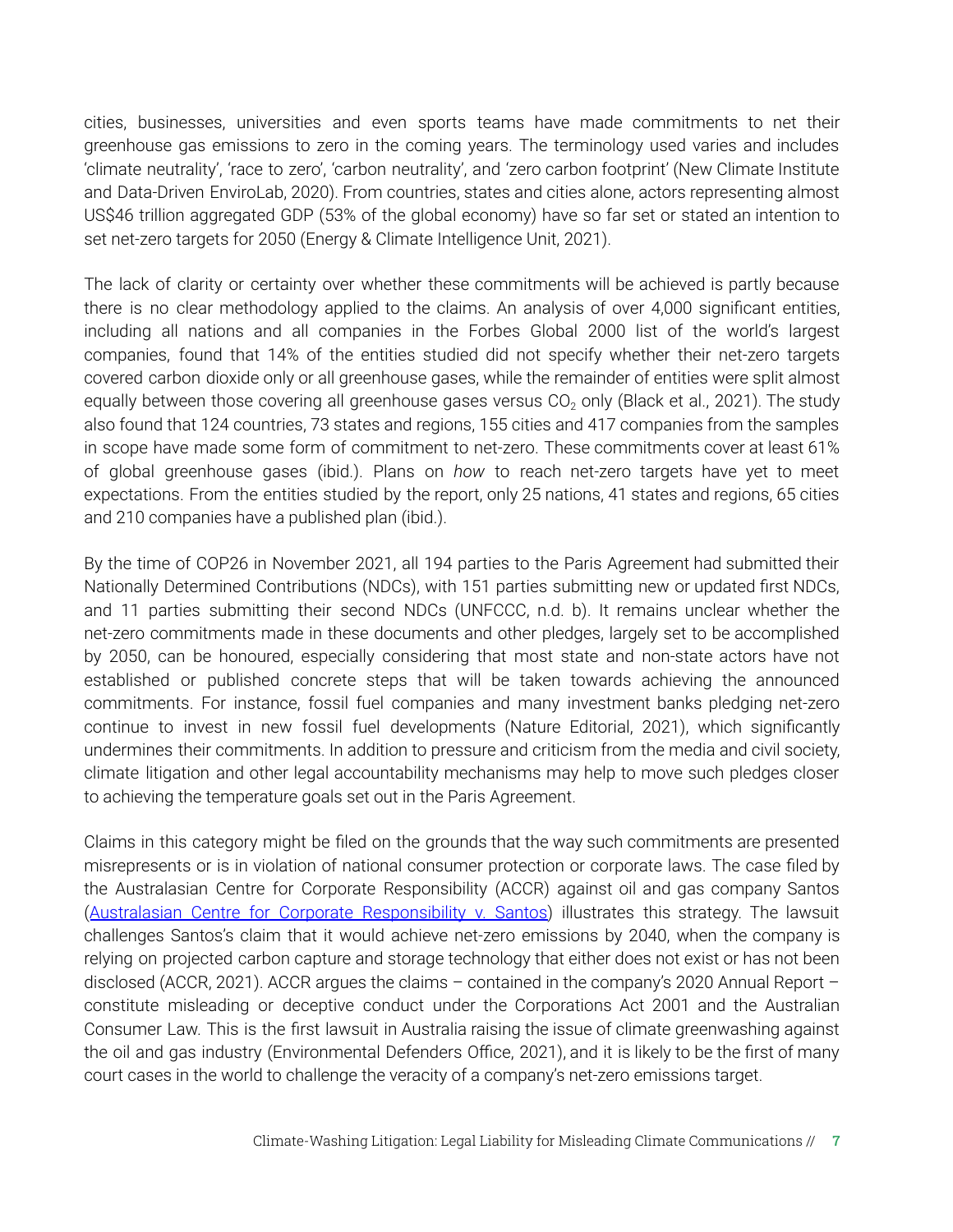#### 2.2. Challenging descriptions of product attributes

Greenwashing 'product attributes' has a long history, and often involves representing individual products as being less environmentally polluting than they really are, using a variety of approaches. 5 In 2009, TerraChoice, an environmental marketing firm, evaluated thousands of products and the environmental claims about them, and found that over 95% of the samples employed at least one instance of greenwashing (TerraChoice, 2009). More recently, a report by the European Commission showed that 42% of online market websites contain environmental claims that are false, deceptive or exaggerated and could qualify as unfair commercial practice under EU regulations (European Commission, 2021).

Product liability litigation deals precisely with instances where manufacturers, distributors, suppliers and retailers are held responsible for injuries that their products may cause, and which have been concealed from the public. Product liability litigation, particularly tobacco litigation, has inspired climate litigation against major emitters (Olszynski et al., 2017). In tobacco litigation, plaintiffs began to achieve success once they started focusing on how tobacco companies had concealed the health effects of smoking and misled the public. This led to billions of dollars in damages being awarded against tobacco companies and most countries now require health warnings to be displayed on cigarette packets. Many have already called for, and some countries already have, legislation requiring equivalent warnings to be displayed on gas [petrol] pumps (Brooks and Ebi, 2021).

In the case of the fossil fuel industry, a common misleading approach in the context of climate change claims is to focus on combustion or end-use emissions while ignoring substantial upstream emissions in product extraction, refining, processing or transport.

Gas, for instance, has roughly half the carbon dioxide intensity of coal and three-quarters that of petroleum on a per-energy basis when combusted, but methane emissions during gas production and transportation may significantly or entirely negate this carbon dioxide advantage (Tollefson, 2013). Thus, advertisements that represent gas as "clean/cleaner" or "low/lower emissions/carbon", or that attribute "reductions" in "emissions" or "carbon" to fossil gas can be misleading. Chevron, for example, placed an advertisement in the *New York Times* claiming that expanded use of fossil gas has produced "unprecedented reductions in U.S. energy-related carbon emissions," and that "[n]atural gas has been the main cause for a 14% reduction in our emissions since 2005" (Chevron, 2019). These statements regarding "carbon emissions" may be false or misleading, because they refer only to carbon dioxide and ignore methane emitted throughout the fossil gas product chain, which is also a 'carbon emission' (being composed of one atom of carbon surrounded by four atoms of hydrogen).<sup>6</sup> Methane has 56 times the global warming potential of carbon dioxide over a short-term horizon of 20

<sup>&</sup>lt;sup>5</sup> These include providing no proof of the green attributes claimed, making vague claims that are poorly defined, making false claims about the product, hiding information about upstream or downstream impacts of a 'green' product, and so on (TerraChoice, 2009).

<sup>&</sup>lt;sup>6</sup> To support its claims, Chevron cites studies that examine only carbon dioxide, not all carbon emissions.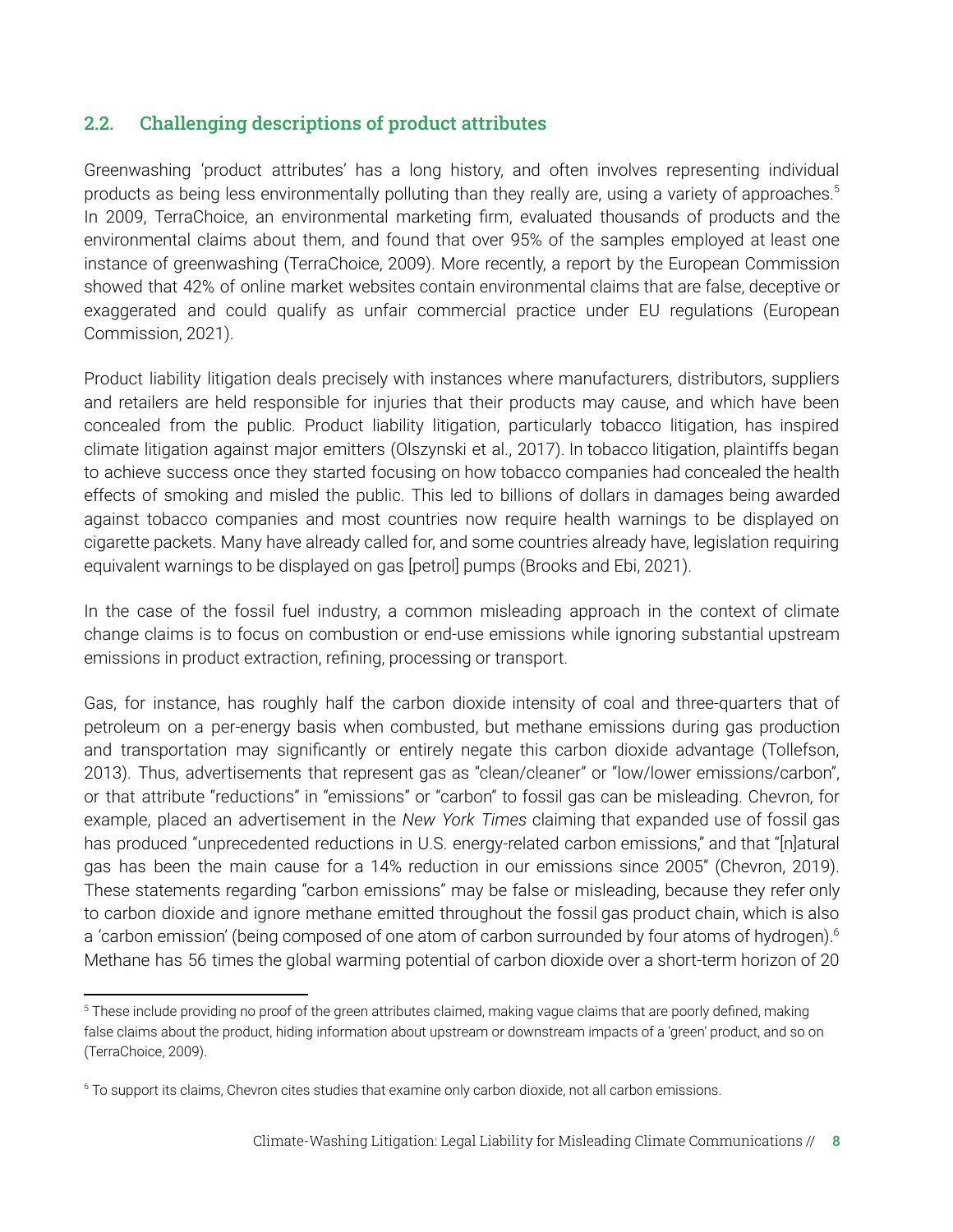years, which, coupled with its lifespan of about 15 years, contributes significantly to global warming when emitted. 7

In the Lawyers for Climate Action Complaint to the [Advertising](https://climate-laws.org/geographies/new-zealand/litigation_cases/lawyers-for-climate-action-complaint-to-the-advertising-standards-board) Standards Board, the advertising standards authority of New Zealand found utility company FirstGas's claim that it is "ensuring" that its natural gas is going "zero carbon" misleading because it was not substantiated (ASA Complaints Board, 2021). The complainants argued that FirstGas was relying on future technology and industry development that are not yet proven, and the Standards Board agreed. The lawsuit brought by the Australasian Centre for Corporate [Responsibility](https://climate-laws.org/geographies/australia/litigation_cases/australasian-centre-for-corporate-responsibility-v-santos) (referred to above) not only challenged Santos's plan to achieve net-zero emissions, but also questioned the properties of its gas *per se* (i.e. the product), alleging that Santos's claims that natural gas is a "clean fuel" that provides "clean energy" misrepresents the true effect of natural gas on the climate, including the large releases of carbon dioxide and methane that occur during extraction and burning.

Similarly, fossil fuel companies and trade associations often represent hydrogen as a "clean", "renewable" or "zero-/low-carbon" fuel, when hydrogen is often produced from fossil gas (US DOE, 2021). They may also misrepresent the characteristics of biofuels. Advertisements frequently portray biofuels as a ready solution for deep decarbonisation, when in fact biofuels created from bioethanol used in gasoline engines are typically at least 85% fossil fuel (US DOE, n.d.). A series of advertisements placed in *The New York Times* by ExxonMobil in 2019 portrayed the company's biofuels as "engine ready", "sustainable" and "environmentally friendly" (ExxonMobil 2019a), omitting to mention the fossil fuel component of biofuels and other problematic issues such as scalability. The fossil fuels and fertilizers needed for biofuel production also may mean these fuels are far from being zero- or low-carbon alternatives (Mosnier et al., 2013).

In a similar vein, some of Shell's recent advertisements in *The Washington Post* referred to liquefied natural gas (LNG) as "sustainable", a "lower-carbon fuel" and "part of a mosaic of alternative energy sources" (Shell, 2020a). Another Shell advertisement campaign in the same newspaper called fossil gas a "critical component of a sustainable energy mix" (Shell, 2020b) and "a cleaner-burning fossil fuel", ignoring or omitting mention of the methane emissions caused by fossil gas production and transportation. The latter advertisement also described LNG as part of a "cleaner […] transportation future". Shell's claims regarding LNG were repeated in an advertisement in *The New York Times* that claimed LNG will "help prevent climate change from advancing" (Shell, 2020c). These claims are arguably misleading as they omit the climate contributions of methane emissions from LNG, as well as the carbon dioxide emissions produced during use.

More recently, regulators in the UK and Europe have upheld claims against fossil fuel companies for classifying natural gas as a 'clean' fuel and misleading consumers. The Italian Competition and Market Authority imposed a fine of 5 million euros against the fossil fuel company Eni for deceiving

<sup>7</sup> See

[https://unfccc.int/process/transparency-and-reporting/greenhouse-gas-data/greenhouse-gas-data-unfccc/global-warming](https://unfccc.int/process/transparency-and-reporting/greenhouse-gas-data/greenhouse-gas-data-unfccc/global-warming-potentials)[potentials](https://unfccc.int/process/transparency-and-reporting/greenhouse-gas-data/greenhouse-gas-data-unfccc/global-warming-potentials)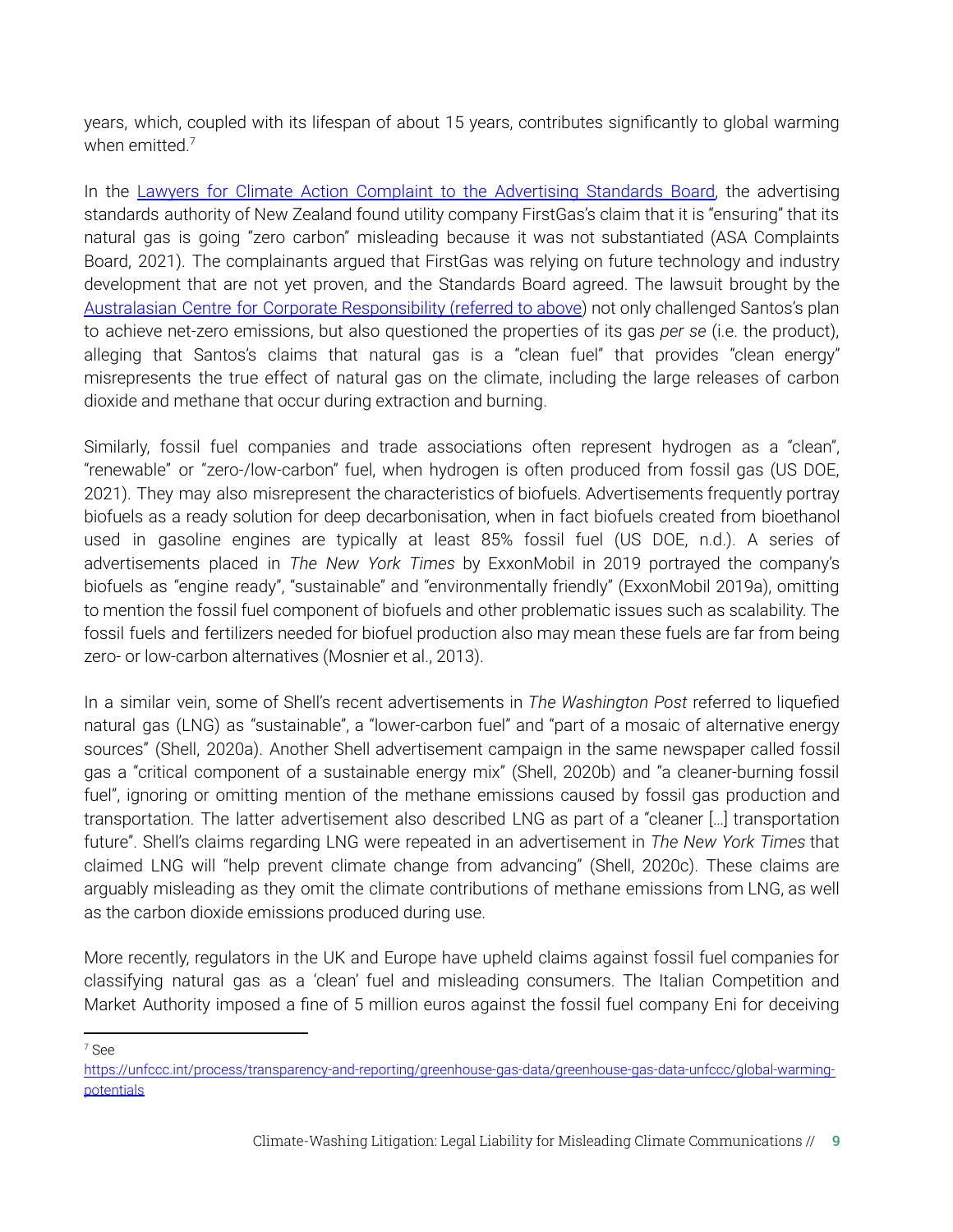consumers by labelling biofuels 'green' diesel.<sup>8</sup> Similar complaints have been filed against Shell before the Advertising Standards Authority in the UK. 9

The meat industry has carried out campaigns that make similarly misleading claims to legitimise the growth in production of livestock. Despite increasing evidence that projected food habits could preclude achieving targets under the Paris Agreement, meat producers have ramped up their efforts to make their products seem climate-friendly (Clark et al., 2020). Danish Crown, for instance, launched an advertising campaign describing pork as "more climate friendly than you think" (Danish Crown, n.d.). The company is also certifying its products as "climate controlled" under a voluntary certification scheme (Christen, 2021). In doing so, it may be attempting to shift consumer perceptions to believe meat can be part of a 'climate-friendly' future. The claims made by Danish Crown have been challenged by three NGOs before the Dutch consumer authority for misleading consumers by classifying pork in this way (Schwartzkopff, 2021).

Greenwashing and climate-washing claims are also being made against vehicle manufacturers and the transport sector. In 2008, the Australian Competition and Consumer Commission brought an action under the Australian Trade Practices Act of 1974 against three automobile companies for falsely advertising the environmental benefits of their products. The companies failed to substantiate the claims made in their advertising campaigns and had to compensate consumers who purchased their products based on the false advertisements (Australian Competition, 2008).

More recently, in 2020, following a series of advertisements from Ryanair in the UK, the Advertising Standards Authority (ASA) concluded that the airline's claims that customers choosing Ryanair over another carrier would have lower personal carbon dioxide emissions were misleading and in violation of the UK Code of Non-broadcast Advertising, Sales Promotion and Direct Marketing (ASA [Ruling](https://climate-laws.org/geographies/united-kingdom/litigation_cases/asa-ruling-on-ryanair-ltd-t-a-ryanair-ltd) on Ryanair Ltd t/a [Ryanair](https://climate-laws.org/geographies/united-kingdom/litigation_cases/asa-ruling-on-ryanair-ltd-t-a-ryanair-ltd) Ltd). The ASA found that consumers would find insufficient information in the advertisements to substantiate the company's claims and further noted that well-known competitors were absent from the calculation used by Ryanair.

The potential legal liability for this category of climate-washing largely relies on laws and regulations that prohibit false advertising and are designed to protect consumers. Most countries have such laws and regulations, and require companies to substantiate claims made in their advertisements.

#### 2.3. Challenging disclosure of investments, financial risks and harm caused

Publicly traded companies often have obligations to consumers as well as requirements to disclose material risks to their investors. Since in the past climate change has traditionally been viewed as solely an environmental issue, many companies have not included the financial risks of climate change in their prospectuses or securities filings. As the financial risks of climate change become

<sup>&</sup>lt;sup>8</sup> Complaint by Transport and Environment against ENI before the Competition and Market Authority of Italy (2019).

<sup>&</sup>lt;sup>9</sup> Advertising Standard Authority UK complaint against Royal Dutch Shell (2020).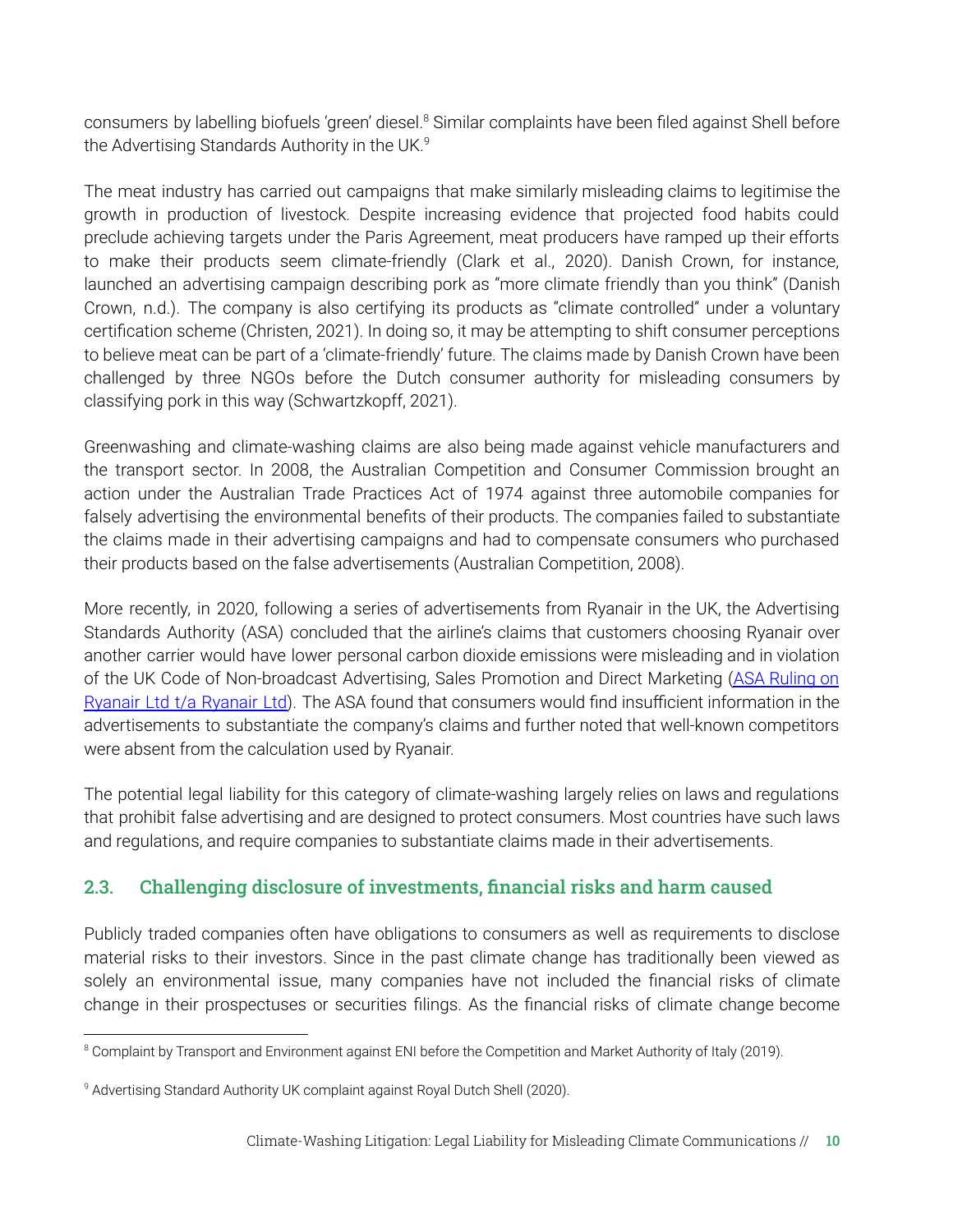clearer, some jurisdictions are recommending or requiring that high emitting companies disclose the risks of climate change to their businesses to investors and the public, particularly where their future profitability may be jeopardised by continued capital investments in fossil fuel-based assets, infrastructure and reserves. Where companies do not disclose these investments or over-emphasise investments in non-fossil-based energy or assets, they may face litigation. While companies attempt to persuade their investors and the public that these transitions are already underway, they may delay actual corporate transitions to clean energy.

#### 2.3.1. Disclosure of investments and climate action

Fossil fuel companies and trade associations regularly portray themselves and fossil fuels as compatible with a low-carbon economy. For instance, companies may advertise their use of renewable energy to power oil and gas production as evidence of environmental sustainability. Similarly, companies may advertise efficiency improvements in fossil fuel production. In other cases, advertisements simply assert that fossil fuels are compatible with a prosperous, sustainable future, while omitting mention of the damage they cause to the climate.

Most fossil fuel companies invest only small amounts in low-carbon energy compared with their investments in fossil fuel production. For example, between 2010 and 2018 BP spent only 2.3% of its capital investments on low-carbon energy sources; Shell 1.2% (0.3% of which was in carbon capture, utilisation, and storage [CCUS], which is not significantly used due to cost and often stimulates further oil production); Chevron 0.2% (0.1% of which was in CCUS); ExxonMobil 0.2%; and ConocoPhillips 0.0% (Raval and Hook, 2019). Despite this reality, fossil fuel companies and trade associations sometimes seek to portray themselves as leaders in developing and providing non-fossil energy systems, such as solar, wind power and biofuels, even where their capital investments in non-fossil energy systems are extremely low and generally much lower than implied or represented in advertisements.

BP recently cancelled its 'Possibilities Everywhere' campaign, which portrayed the company as a leader in clean energy. An example advertisement described BP as "one of the major wind energy businesses in the US" (Blade Runners, 2019), yet BP's installed wind capacity in the US is only about 1% of the market, not reflecting the claim in the advertisement.<sup>10</sup> Similarly, ExxonMobil's advertisements that the company will scale up its biofuel production to 10,000 barrels per day by 2025 may be misleading, given that between 2010 and 2018 the company spent only 0.2% of its capital investments on low-carbon energy sources (Raval and Hook, 2019). And even if ExxonMobil were to reach this target, it would still represent only 0.2% of the company's fossil fuel refining activity, much lower than implied to consumers (InfluenceMap, 2019).

<sup>&</sup>lt;sup>10</sup> For BP's installed wind capacity in the US, see

[https://www.bp.com/en/global/corporate/news-and-insights/press-releases/bp-restructures-us-wind-energy-business-for-g](https://www.bp.com/en/global/corporate/news-and-insights/press-releases/bp-restructures-us-wind-energy-business-for-growth.html) [rowth.html.](https://www.bp.com/en/global/corporate/news-and-insights/press-releases/bp-restructures-us-wind-energy-business-for-growth.html) For total installed wind capacity in the US, *see*

[https://www.renewableenergyworld.com/articles/2019/04/u-s-wind-capacity-grew-8-in-2018-awea-says.html.](https://www.renewableenergyworld.com/articles/2019/04/u-s-wind-capacity-grew-8-in-2018-awea-says.html)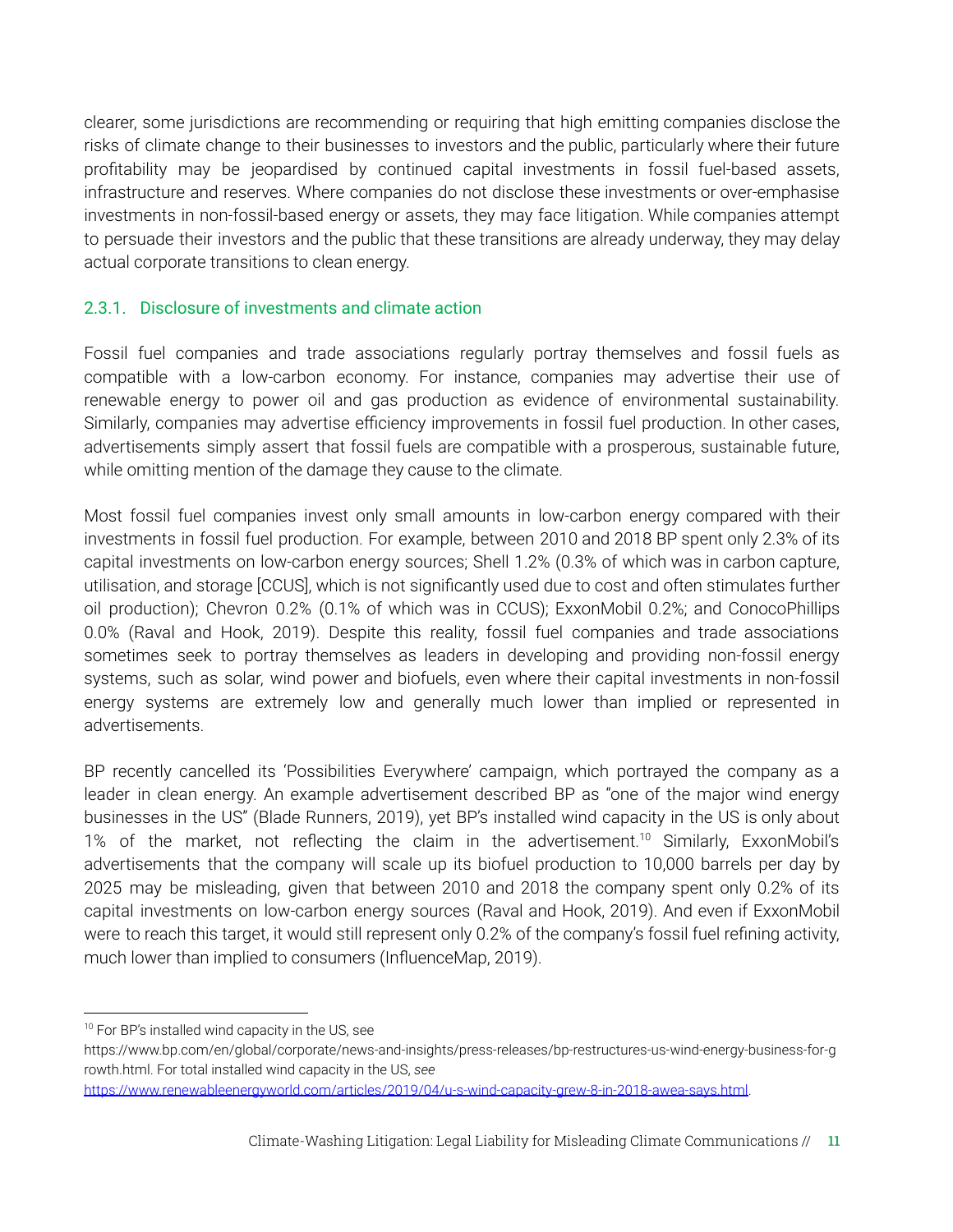Shell's 2016 '#MakeTheFuture' advertising campaign targeted young people and portrayed the company as heavily engaged in developing and selling clean energy sources (Readfearn, 2018). In reality, between 2010 and 2018 Shell spent just 1.3% of its capital investments on low-carbon energy systems (Raval and Hook, 2019). A further advertisement from Shell placed in *The New York Times* (mentioned also in Section 2.2 above) portrayed the company as pushing for a clean energy future against a recalcitrant society, saying Shell "calls for the advancement of emerging technologies" and that "political will and, underlying that, societal will" were the main obstacles to addressing global warming (Shell, 2020c). This message obscures the fact that the company lobbies against clean energy policies: since 2015 Shell and other oil companies have spent an estimated \$200 million per year on anti-climate-policy lobbying and messaging (InfluenceMap, 2019).

Complaints of misleading portrayals of fossil fuel companies' investments in clean energy sources have been brought against companies in the UK, Europe and the USA. For example, in the UK the NGO ClientEarth filed a [complaint](https://climate-laws.org/geographies/united-kingdom/litigation_cases/complaint-against-bp-in-respect-of-violations-of-the-oecd-guidelines) against BP to the UK National Contact Point (NCP)<sup>11</sup> to the OECD, on the grounds that BP had misrepresented the scale of its low-carbon investments. The complaint did not proceed to the stage of being considered by the NCP because BP withdrew the advertisements mentioned in the complaint. However, it is noteworthy that companies might be exposing themselves to liability under existing regulations, even those deemed 'soft law' such as the OECD's Guidelines for Multinational Enterprises.

There have also been several claims filed against carbon majors for omitting, obscuring and failing to disclose material information concerning climate change. In March 2021, three NGOs, Global Witness, Earthworks and Greenpeace USA, jointly filed a complaint to the United States' Federal Trade Commission (FTC) against Chevron. The complaint argued that Chevron has misrepresented the harmful impacts of its business activities through its advertisements, providing consumers with misleading information about the company's efforts to reduce greenhouse gases. Earthworks said that Chevron "is consistently misrepresenting its image to appear climate-friendly and racial justice-oriented, while its business operations overwhelmingly rely on climate-polluting fossil fuels" (Earthworks, 2021). According to the plaintiffs, this contravenes the Green Guide developed to prevent marketing from misleading consumers through environmental claims (Global Witness, 2021; FTC, n.d.). As the first climate-washing complaint submitted to the FTC, this case could set an important precedent, as well as a pathway for new litigation strategies to combat misleading climate claims and net-zero targets (Crowley, 2021).

#### 2.3.2. Disclosure of financial risks caused by climate change

Several cases have been filed against companies alleging that they have failed to provide complete disclosure of climate-related risks impacting their investors and consumers. These claims have been brought using consumer, corporate or security law tools across various jurisdictions (Benjamin, 2020). For example, a derivative suit was filed in the US by ExxonMobil's shareholders against its

<sup>&</sup>lt;sup>11</sup> National Contact Points are responsible for promoting the OECD Guidelines for Multinational Enterprises on responsible business conduct.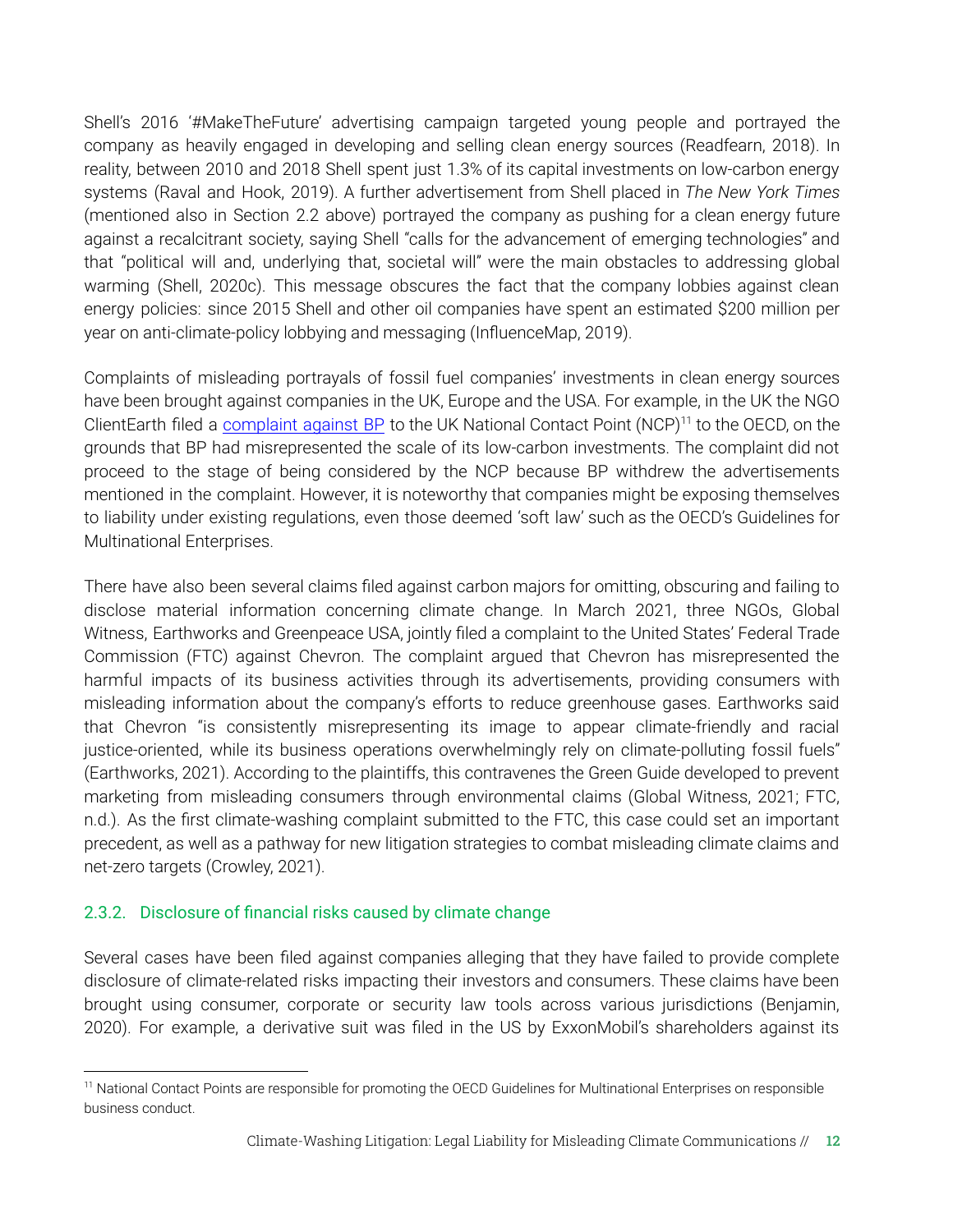directors for a breach of fiduciary duty and failure to disclose the impacts of climate change on the company's business reserves and assets (Ramirez v. [ExxonMobil](http://climatecasechart.com/climate-change-litigation/case/ramirez-v-exxon-mobil-corp/) Corp). ExxonMobil is also facing claims in the US for systematic risk misrepresentation, omitting critical information on the impacts of climate change, and employing deceptive and unfair trade practices to influence consumer demands ([Commonwealth](http://climatecasechart.com/climate-change-litigation/case/commonwealth-v-exxon-mobil-corp/) v. ExxonMobil Corp; People of the State of New York v. [ExxonMobil](http://climatecasechart.com/climate-change-litigation/case/people-v-exxon-mobil-corporation/) Corp). Shareholders of the Commonwealth Bank of Australia filed a similar complaint against the Bank for investing in coal mines (Abrahams v. [Commonwealth](https://climate-laws.org/geographies/australia/litigation_cases/abrahams-v-commonwealth-bank-of-australia) Bank of Australia). And ClientEarth has filed several non-compliance complaints before financial regulators in the UK to require companies to provide detailed disclosure of their climate-related risks in compliance with security regulations, which would require companies to disclose any 'material risks' that may influence the decisions of their investors (ClientEarth, 2019, 2021).

In some jurisdictions, failure to disclose the risks of climate change can implicate the corporate duties of directors (Benjamin, 2020; Commonwealth Climate and Law Initiative, 2021). This implication of corporate and securities law obligations may create a pathway to legal liability for directors, and therefore lead to the mainstreaming of climate risk disclosures into financial filings. Several securities regulators around the world are already imposing obligations or recommendations for the disclosure of climate risks in financial filings of public companies (Benjamin, 2022). Mandatory climate disclosure obligations would likely increase legal liability claims in the relevant jurisdictions.

While focused on an open standard of care, the recent ruling by the District Court of The Hague ordered Shell to reduce its greenhouse gas emissions by 45% by 2030 from 2019 levels on the grounds that Shell's existing carbon mitigation strategy was not concrete and is full of conditions and disclaimers (*[Milieudefensie](https://climate-laws.org/geographies/netherlands/litigation_cases/milieudefensie-et-al-v-royal-dutch-shell-plc) et al. v. Royal Dutch Shell plc*).<sup>12</sup> Although not strictly a climate-washing case, this case suggests the potential for corporate liability resulting from vague wording in corporate statements and climate policies. The Court also concluded that Shell falsely claimed that its plans were aligned with the Paris Agreement. This case raises a litigation strategy that may become more popular in the future: seeking to obtain declaratory judgements from a court about inadequate actions before asking for damages or injunctive relief in order to improve the likelihood of success for those filing the case. This strategy is a departure from other kinds of cases seeking damages for actions that had not previously been declared unlawful (Ganguly et al., 2018).

#### 2.3.3. Disclosure of harm caused and societal risks

Fossil fuel companies such as ExxonMobil and Chevron have faced a flurry of climate liability lawsuits in recent years, especially in the US. In 2017, California cities including San Francisco and

<sup>12</sup> See paragraph 4.5.2., which states: "In the court's view, RDS' policy, policy *intentions and ambitions for the Shell group largely amount to rather intangible, undefined and non-binding plans for the long-term (2050)*. These plans ('ambitions' and 'intentions') *are furthermore not unconditional* but – as can be read in the disclaimer and cautionary notes to the Shell documents – dependent on the pace at which global society moves towards the climate goals of the Paris Agreement ('in step with society and its customers'). *Emissions reduction targets for 2030 are lacking completely* […]" (The Hague District Court, 2021; emphasis added).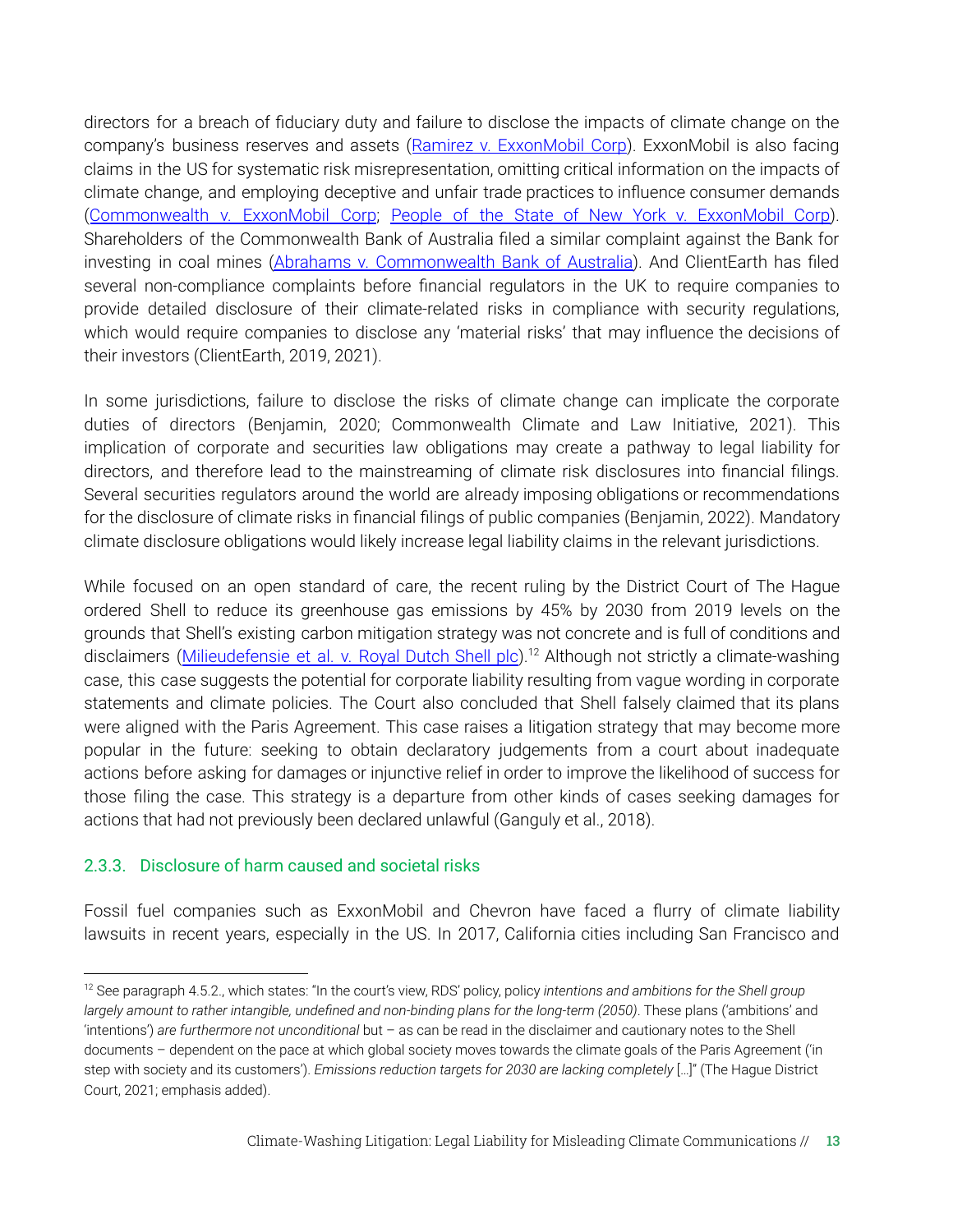Oakland sued Chevron, ConocoPhillips, ExxonMobil, BP and Royal Dutch Shell - the five biggest investor-owned fossil fuel producers in the world (City of San Francisco, 2018). This suit brought nuisance and trespass claims under state law and aimed to recover the present and future costs of infrastructure investments (e.g. sea walls) necessary to protect the cities from the ongoing and future impacts of climate change and sea level rise. Similar claims under tort law were made in the same year by three local governments in California against leading fossil fuel companies for causing sea level rise and severe flooding (Sokol, 2020). 13

In more recent cases, claimants have relied on state-based laws to avoid federal pre-emption, and have focused on product liability, claims of failure to warn, and state consumer protection statutes (Benjamin, 2020). For example, in 2020 the State of Connecticut sued ExxonMobil to hold the company accountable for deceiving the public about the role of fossil fuels in global warming, using state-level consumer protection and unfair trade practice laws (State of Connecticut, 2021; Hijazi, 2021).

Within climate-washing litigation cases, there is a growing trend to introduce allegations related to the climate change impacts of climate-washing practices, as is seen in the sample of cases cited here. A lawsuit filed by New York City against ExxonMobil, Shell, BP and the American Petroleum Institute was brought under the city's consumer protection laws (City of New York, 2021a). New York City argues that the companies have engaged in deceptive trade practices by misrepresenting their fossil fuel products to consumers, thereby misleading consumers about the impact of fossil fuels (ibid., 2021b). The City further argues that there is a sufficient causal tie between the deceptive marketing and climate impacts to provide a basis for liability under various state laws.

<sup>&</sup>lt;sup>13</sup> City of Imperial Beach v. Chevron Corp., No. C17-01227 (Cal. Super Ct. July 17, 2017); County of Marin v. Chevron Corp., No. CIV1702586 (Cal. Super Ct. July 17, 2017); County of San Mateo v. Chevron Corp., No. 17CIV03222 (Cal. Super Ct. July 17, 2017).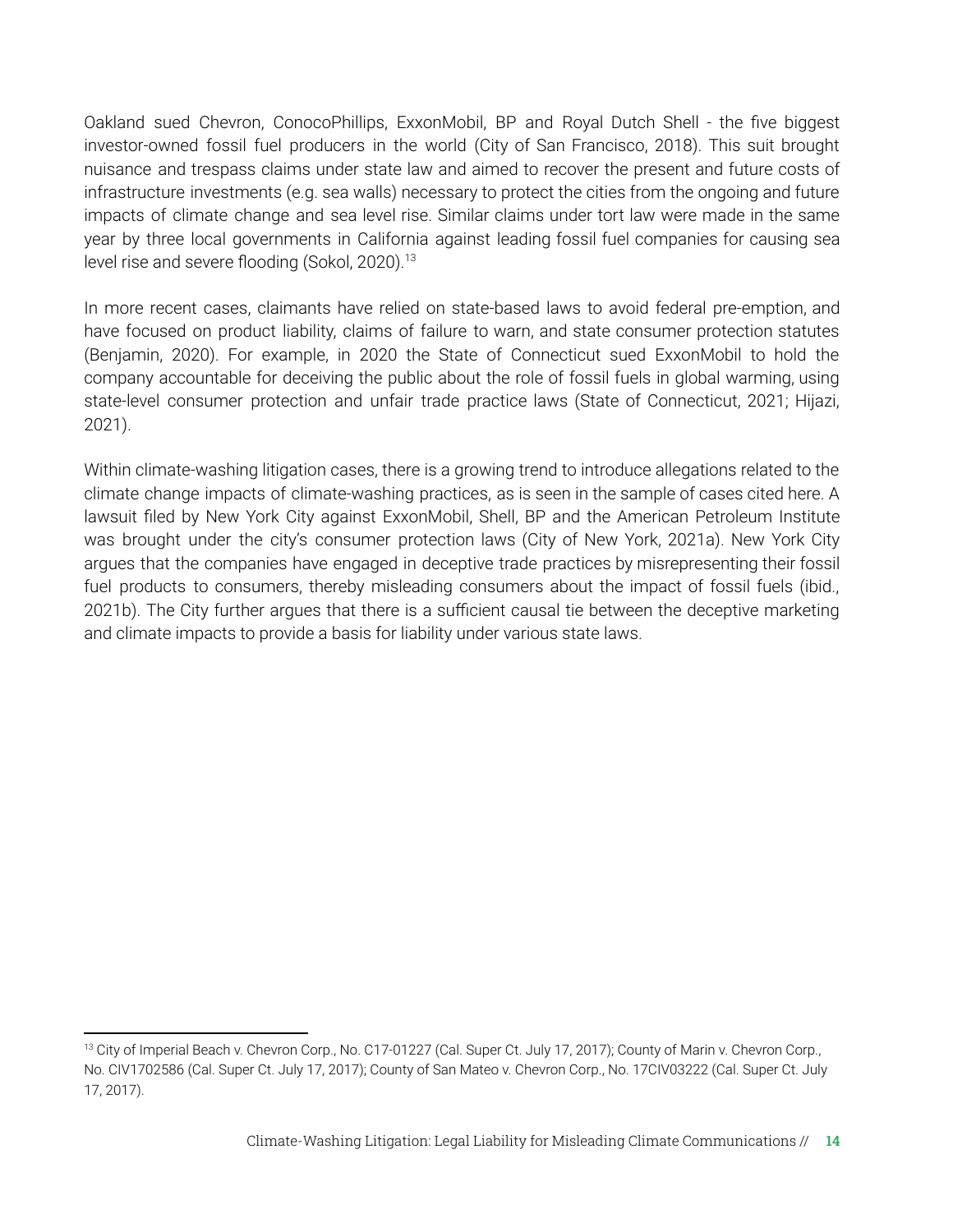### 3. Recommendations

This research report illustrates that there are a variety of laws and legal principles that already exist that can be a source of potential liability for companies engaging in climate-washing. In fact, soft and hard laws related to 'climate-washing' have been brought in courts in several different jurisdictions, and the frequency of cases being filed is increasing (Setzer and Higham, 2021). Climate-washing claims use arguments that are relatable, accessible and understandable by a public that is increasingly experiencing climate extremes and demanding climate action. These types of claims will likely be diverse and increase over time.

The following recommendations arise from this analysis, tailored to specific actors:

#### **Companies**:

- i. Make every attempt to not over-claim climate actions the company is taking towards net-zero (or other) commitments.
- ii. Review advertisements with marketing, scientific and legal teams that take into consideration net-zero commitments or other climate pledges made by the company, as well as the negative impacts on climate that the company causes, to avoid publishing potentially misleading information and, thus, reduce the climate litigation risk from potential climate-washing claims.

#### **Policymakers**:

Review the legal mechanisms available in your jurisdiction, including soft and hard law mechanisms, to enhance transparency and compliance of companies to existing climate commitments, whether they are voluntarily adopted or mandated by regulation.

#### **NGOs, private plaintiffs and public officials**:

Serve as climate-washing watchdogs, highlighting climate-washing through available legal and policy avenues, and bring social awareness campaigns, investigations and litigation to remedy and deter climate-washing and other misleading communications related to climate change. These can include consumer protection and advertising laws, which have become a vibrant area of legal activity in some jurisdictions.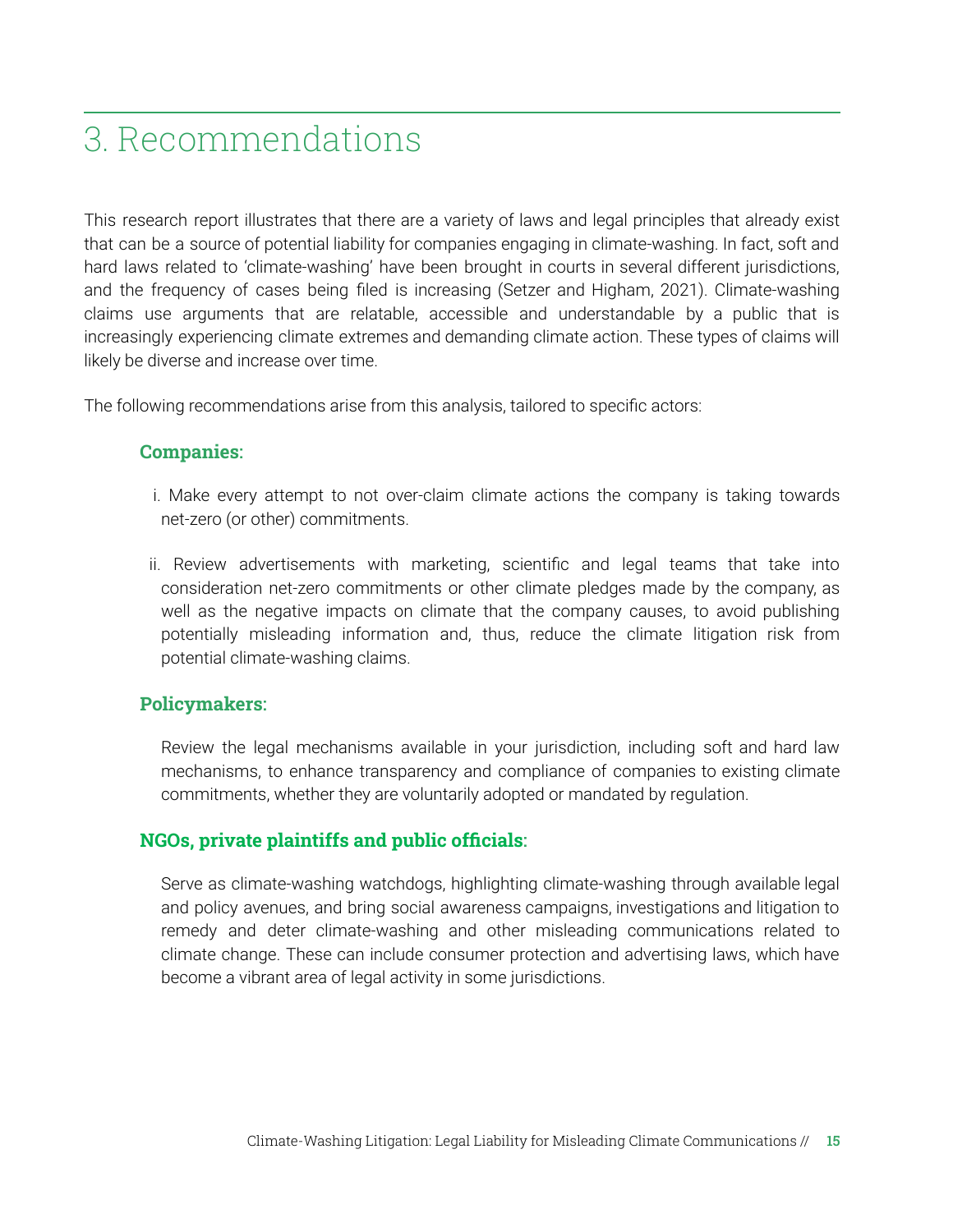#### **Lawyers**:

- i. Advise care to companies in their preparation of advertisements, to avoid disinformation regarding climate change and action.
- ii. For litigants bringing cases, focus on climate commitments and claims as a basis for potential climate-washing to procure corporate and state actor accountability. Existing soft and hard law can be the basis of litigation.

#### **Legal enforcers**:

Take into consideration different types or remedies that have been or can be brought in climate litigation cases, to deter and combat instances of climate-washing (e.g. putting disclaimers on advertisements from fossil fuel-derived products about their climate impact, in a similar way to the tobacco industry).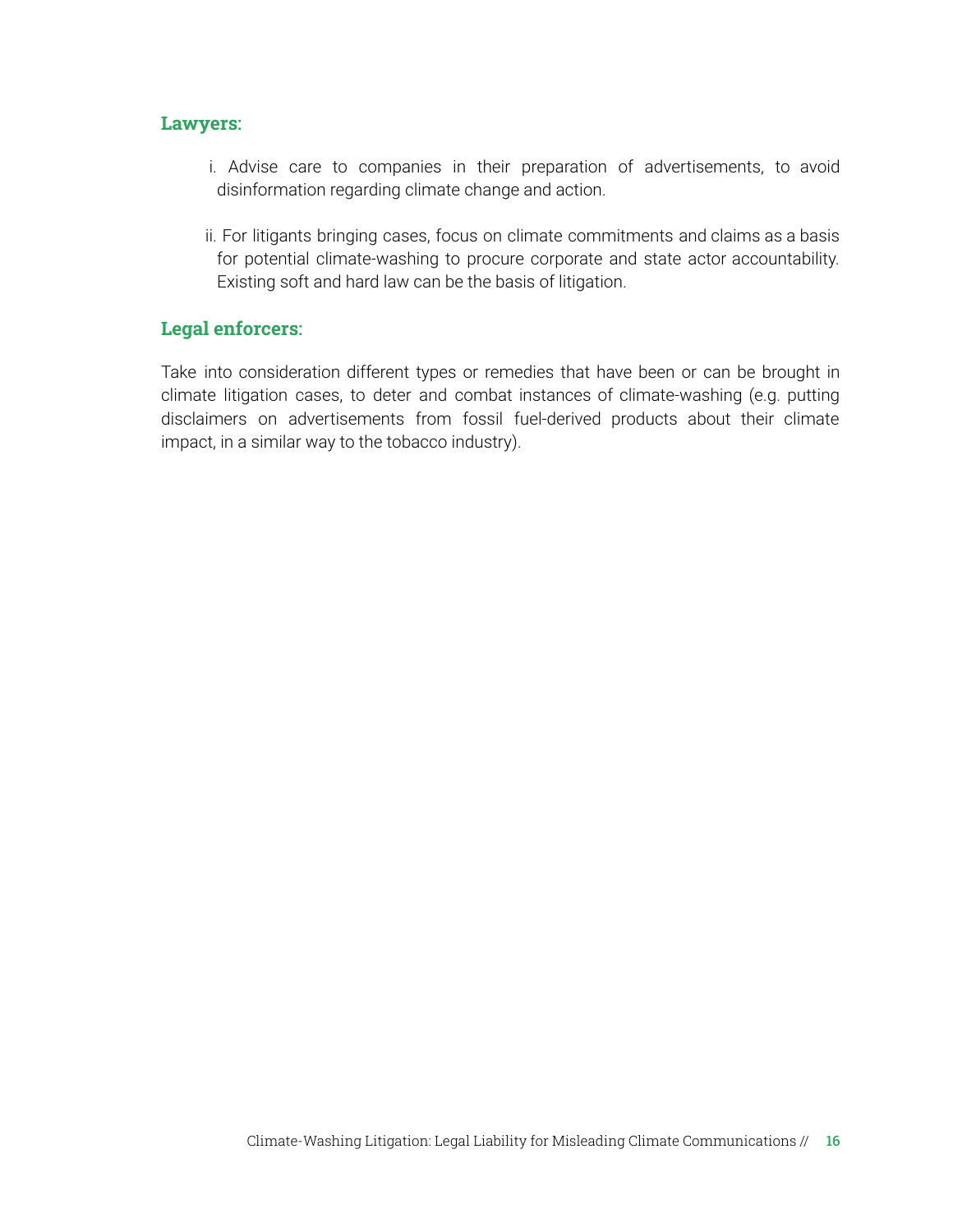### References

Abrahams (2017) *Guy Abrahams v. Commonwealth Bank of Australia* VID879/2017 (Fed. Ct. Aus. 2017) [*withdrawn*].

ASA Complaints Board (2021) *Lawyers for Climate Action v. FirstGas Group*, Complaint Number 21/194. Advertising Standards Authority, 6 July.

Australasian Centre for Corporate Responsibility [ACCR] (2021) *Australasian Centre for Corporate Responsibility Files Landmark Case against Santos in Federal Court*, ACCR, 26 August. [https://www.accr.org.au/news/australasian-centre-for-corporate-responsibility-files-landmark-case-against-sant](https://www.accr.org.au/news/australasian-centre-for-corporate-responsibility-files-landmark-case-against-santos-in-federal-court/) [os-in-federal-court/.](https://www.accr.org.au/news/australasian-centre-for-corporate-responsibility-files-landmark-case-against-santos-in-federal-court/)

Australian Competition (2008) *Australian Competition and Consumer Commission v. Goodyear Tyres*, D08/65865 (Fed. Ct. Aus. 2008).

Beder, S. (2014) *Lobbying, Greenwash and Deliberate Confusion: How Vested Interests Undermine Climate Change Regulation*, Conference for Green Thought and Environmental Politics. [https://www.researchgate.net/publication/275276392\\_Lobbying\\_Greenwash\\_and\\_Deliberate\\_Confusion\\_How\\_V](https://www.researchgate.net/publication/275276392_Lobbying_Greenwash_and_Deliberate_Confusion_How_Vested_Interests_Undermine_Climate_Change_Regulation) [ested\\_Interests\\_Undermine\\_Climate\\_Change\\_Regulation.](https://www.researchgate.net/publication/275276392_Lobbying_Greenwash_and_Deliberate_Confusion_How_Vested_Interests_Undermine_Climate_Change_Regulation)

Benjamin, L. (2020) *The Road to Paris Runs Through Delaware*: Climate Litigation and Directors' Duties, Utah Law Review, 313.

Benjamin, L. (forthcoming, 2022) *The SEC and Climate Risk*. UCLA Journal of Environmental Law and Policy.

Black, R., Cullen, K., Fay, B., Hale, T., Lang, J., Mahmood, S., and Smith, S.M. (2021) *Taking stock: A global assessment of net zero targets*, Energy and Climate Intelligence Unit and Oxford Net Zero. [https://ca1-eci.edcdn.com/reports/ECIU-Oxford\\_Taking\\_Stock.pdf?mtime=20210323005817&focal=none](https://ca1-eci.edcdn.com/reports/ECIU-Oxford_Taking_Stock.pdf?mtime=20210323005817&focal=none).

BP (2019) *Blade Runners*,

[https://web.archive.org/web/20191130192545/https://www.bp.com/en/global/corporate/who-we-are/possibilit](https://web.archive.org/web/20191130192545/https://www.bp.com/en/global/corporate/who-we-are/possibilities-everywhere/wind-and-natural-gas.html) [ies-everywhere/wind-and-natural-gas.html](https://web.archive.org/web/20191130192545/https://www.bp.com/en/global/corporate/who-we-are/possibilities-everywhere/wind-and-natural-gas.html).

Brooks, J. R., Ebi, K. L. (2021) *Climate Change Warning Labels on Gas Pumps: The Role of Public Opinion Formation in Climate Change Mitigation Policies*. Global Challenges, 5, 2000086. <https://doi.org/10.1002/gch2.202000086>.

Burger, M., Gundlach, J., Kreilhuber, A., Ognibene, L., Kariuki, A. and Gachie, A. (2017) *The status of climate change litigation*: *A global review*, New York: United Nations Environment Programme.

Cherry, M. A., Sneirson, J. F. (2012) *Chevron, Greenwashing and the Myth of 'Green Oil Companies'*. Journal of Energy, Climate, and the Environment, 3.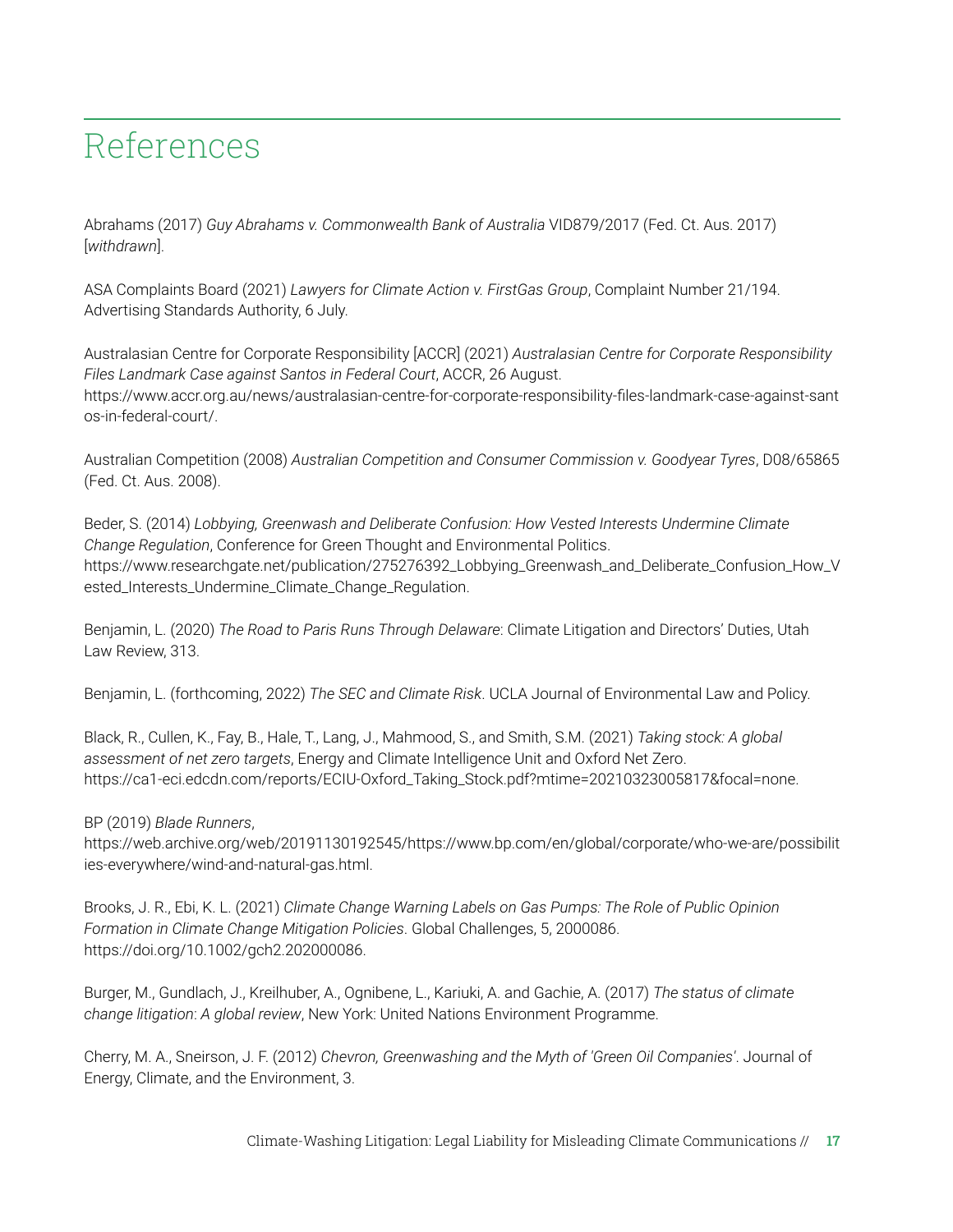Chevron (2019) *How Abundant Energy Is Fueling U.S. Growth* (Paid for and posted by Chevron), The New York Times*.*

[https://www.nytimes.com/paidpost/chevron/how-abundant-energy-is-fuelingus-growth.html?section=header&s](https://www.nytimes.com/paidpost/chevron/how-abundant-energy-is-fuelingus-growth.html?section=header&subsection=1) [ubsection=1](https://www.nytimes.com/paidpost/chevron/how-abundant-energy-is-fuelingus-growth.html?section=header&subsection=1).

Christen, C. (2021) *Investigation: How the Meat Industry is Climate-Washing its Polluting Business Model*, DeSmog. https://www.desmog.com/2021/07/18/investigation-meat-industry-greenwash-climatewash/.

City of New York (2021a) New York City Sues ExxonMobil, Shell, BP, and The American Petroleum Institute for Systematically and Intentionally Deceiving New Yorkers, *NYC City Hall*, 22 April.

City of New York (2021b) *The City of New York v. ExxonMobil Corp., ExxonMobil Oil Corporation, Royal Dutch Shell plc, Shell Oil Company, BP p.l.c., and BP America Inc., and the American Petroleum Institute*.

City of San Francisco (2018) *City and County of San Francisco, et al., v. BP P.L.C et al.*, Case No. 18-16663 (9th Cir. 2018).

Clark, M., Dominigo, N., Colgan, K., Thakrar, S., Tilman, D., Lynch, J., Azervedo, I., Hill, J. (2020) *Global food system emissions could preclude achieving the 1.5 and 2 C climate change targets*, Science*,* 370(6517), pp. 705-708. https://science.sciencemag.org/content/370/6517/705.

ClientEarth (2019) *Intervention Update UK financial regulators are missing in action on company failures to disclose material climate-related information.*

[https://www.documents.clientearth.org/wp-content/uploads/library/2019-12-19-uk-financial-regulators-are-mis](https://www.documents.clientearth.org/wp-content/uploads/library/2019-12-19-uk-financial-regulators-are-missing-in-action-on-company-failures-to-disclose-material-climate-related-information-ce-en.pdf) [sing-in-action-on-company-failures-to-disclose-material-climate-related-information-ce-en.pdf.](https://www.documents.clientearth.org/wp-content/uploads/library/2019-12-19-uk-financial-regulators-are-missing-in-action-on-company-failures-to-disclose-material-climate-related-information-ce-en.pdf)

ClientEarth (2021) *ClientEarth files complaints against Just Eat and Carnival over climate failings*. [https://www.clientearth.org/latest/press-office/press/clientearth-files-complaints-against-just-eat-and-carnival](https://www.clientearth.org/latest/press-office/press/clientearth-files-complaints-against-just-eat-and-carnival-over-climate-failings/)[over-climate-failings/](https://www.clientearth.org/latest/press-office/press/clientearth-files-complaints-against-just-eat-and-carnival-over-climate-failings/).

ClientEarth (n.d.) *The Greenwashing Files*. <https://www.clientearth.org/the-greenwashing-files/>.

Commonwealth Climate and Law Initiative (2021) *Fiduciary Duties and Climate Change in the United States,* 1.

Commonwealth v Exxon (2019) *Commonwealth v. ExxonMobil Corp*. 19:84-cv-03333 (Mass. Super. Ct. 2019).

Crowley, K. (2021) *Chevron 'Greenwashing' Targeted in Complaint Filed With FTC*, Bloomberg, 16 March.

Danish Crown (n.d.) *Our Abattoirs Are Very Energy-Efficient and Make Optimum Use of the Pig*. https://www.danishcrown.com/en-gb/about-us/themes/climate/our-abattoirs-are-very-energy-efficient-and-ma ke-optimum-use-of-the-pig/.

Dyke, J., Watson, R. and Knorr, W. (2021) *Climate scientists: concept of net zero is a dangerous trap*, The Conversation. https://theconversation.com/climate-scientists-concept-of-net-zero-is-a-dangerous-trap-157368.

Earthworks (2021) *Accountability groups file first of its kind FTC complaint against Chevron for misleading consumers on climate action*, media release, 16 March.

Climate-Washing Litigation: Legal Liability for Misleading Climate Communications // 18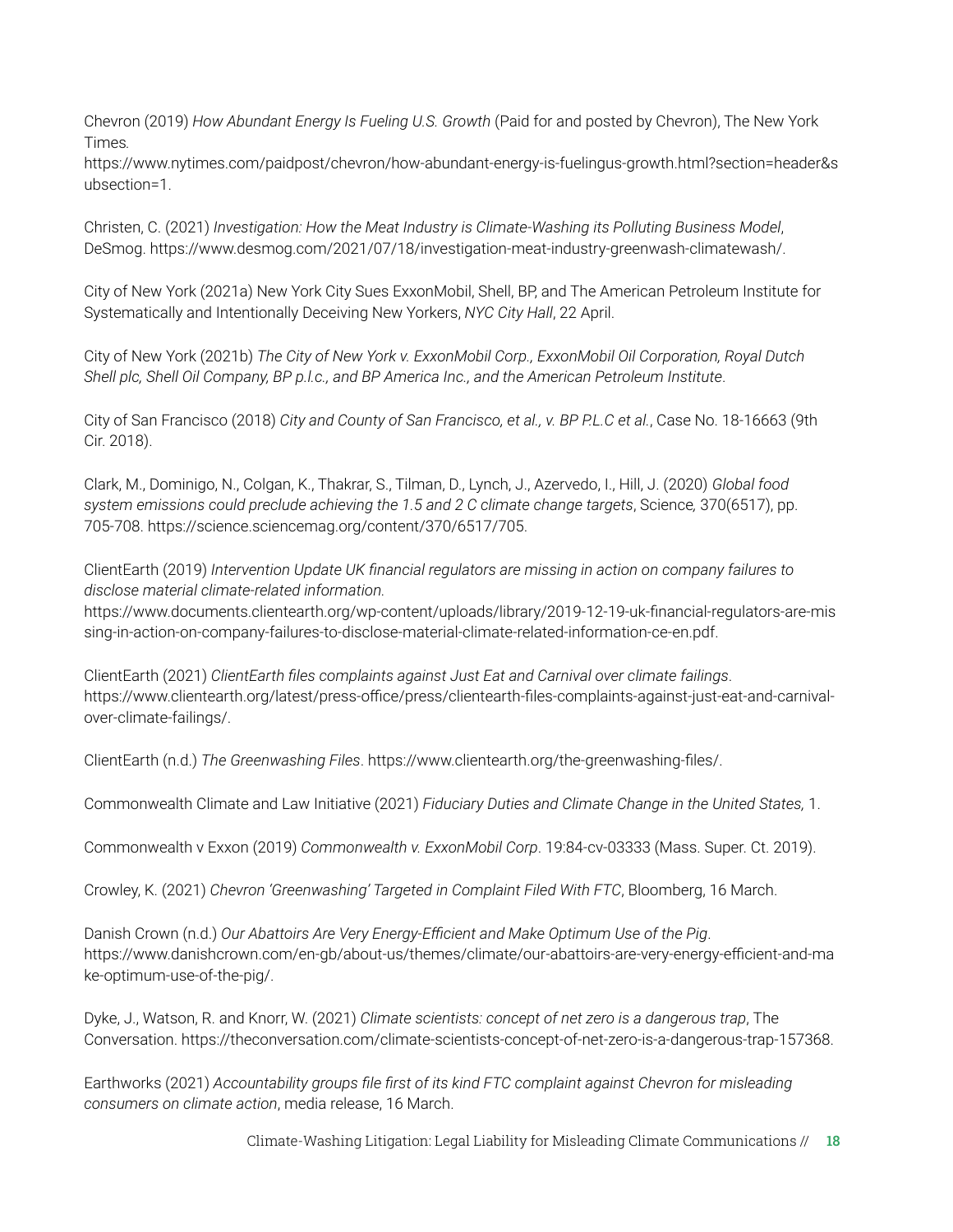https://www.earthworks.org/media-releases/accountability-groups-file-first-of-its-kind-ftc-complaint-against-ch evron-for-misleading-consumers-on-climate-action/.

Energy and Climate Intelligence Unit (n.d.) *Net zero: the scorecard*. https://eciu.net/analysis/briefings/net-zero/net-zero-the-scorecard.

Environmental Defenders Office (2021) *World-first Federal Court case over Santos' 'clean energy' & net zero claims.* 26 August.

[https://www.edo.org.au/2021/08/26/world-first-federal-court-case-over-santos-clean-energy-net-zero-claims/.](https://www.edo.org.au/2021/08/26/world-first-federal-court-case-over-santos-clean-energy-net-zero-claims/)

European Commission (2016) *Guidance On The Implementation/Application Of Directive 2005/29/Ec On Unfair Commercial Practices*. <https://eur-lex.europa.eu/legal-content/EN/TXT/PDF/?uri=CELEX:52016SC0163&from=EN>.

European Commission (2021) *Screening of websites for 'greenwashing': half of claims lack evidence.* [https://ec.europa.eu/commission/presscorner/detail/en/ip\\_21\\_269](https://ec.europa.eu/commission/presscorner/detail/en/ip_21_269).

ExxonMobil (2019a) *The Future of Energy? It May Come From Where You Least Expect* (Paid for and posted by ExxonMobil), The New York Times*.*

<https://www>.nytimes.com/paidpost/exxonmobil/thefuture-of-energy-it-may-come-from-where-you-least-expect. html.

ExxonMobil (2019b) *From Farm Waste to Fuel Tank* (Paid for and posted by ExxonMobil), The New York Times. https://www.nytimes.com/paidpost/exxonmobil/algae-may-be-small-but-its-impactcould-be-big.html#1000000 06080624.

FCA (2021). Sustainability Disclosure Requirements (SDR) and investment labels, Discussion Paper DP21/4, November. https://www.fca.org.uk/publication/discussion/dp21-4.pdf.

Federal Trade Commission (FTC) (n.d.) *Green Guides*. https://www.ftc.gov/news-events/media-resources/truth-advertising/green-guides.

Feinstein, N. (2013) Learning from Past Mistakes: Future Regulation to Prevent Greenwashing, *Boston College Environmental Affairs Law Review*, 40 (1).

Fliegelman, J. (2010) The Next Generation of Greenwash: Diminishing Consumer Confusion through a National Eco-Labeling Program, *Fordham Urban Law Journal*, 37(4): 1001-1056.

Fuglestvedt, J., Rogelj, J., Millar, R.J., Allen, M., Boucher, O., Cain, M., Forster, P.M., Kriegler, E., Shindell, D. (2018) *Implications of possible interpretations of 'greenhouse gas balance' in the Paris Agreement*, Philosophical Transactions Royal Society, A 376: 20160445: 1-17.

Ganguly, G., Setzer, J., Heyvaert, V. (2018) *If at First You Don't Succeed: Suing Corporations for Climate Change*, Oxford Journal of Legal Studies, 38(4): 841–868.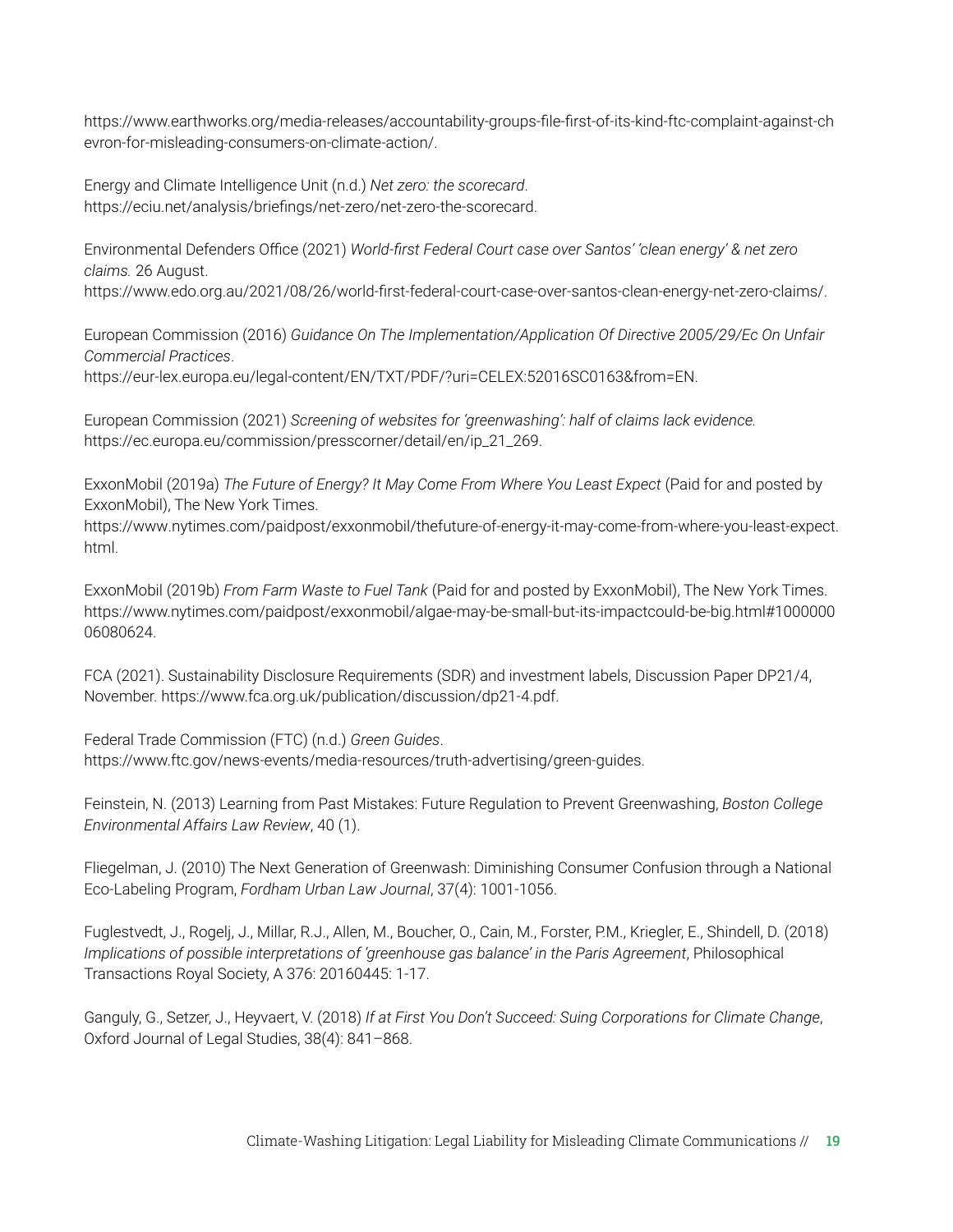Gilmer, E.M. (2021) *Supreme Court Denies Chevron Request to Review Climate Case*, Bloomberg Law, 14 June. [https://www.bloomberglaw.com/bloomberglawnews/us-law-week/X1VC6NTG000000?bna\\_news\\_filter=us-law](https://www.bloomberglaw.com/bloomberglawnews/us-law-week/X1VC6NTG000000?bna_news_filter=us-law-week#jcite)[week#jcite.](https://www.bloomberglaw.com/bloomberglawnews/us-law-week/X1VC6NTG000000?bna_news_filter=us-law-week#jcite)

Global Witness (2021) *Chevron faces unprecedented complaint over misleading consumers on climate action*. [https://www.globalwitness.org/en/campaigns/fossil-gas/chevron-faces-unprecedented-complaint-over-mislead](https://www.globalwitness.org/en/campaigns/fossil-gas/chevron-faces-unprecedented-complaint-over-misleading-consumers-climate-action/) [ing-consumers-climate-action/](https://www.globalwitness.org/en/campaigns/fossil-gas/chevron-faces-unprecedented-complaint-over-misleading-consumers-climate-action/).

Guterres, A. (2021) Secretary-General's statement on the conclusion of the UN Climate Change Conference COP26, Glasgow, 13 November 2021. https://www.un.org/sg/en/node/260645.

Hijazi, J. (2021) *Connecticut Climate 'Deception' Case Punted Back to State Court*, Bloomberg Law, 2 June. https://www.bloomberglaw.com/bloomberglawnews/environment-and-energy/X5R7E0Q4000000?bna\_news\_fil ter=environment-and-energy#jcite.

In Re: ExxonMobil (2020) *In Re: ExxonMobil Corporation Derivative Litigation*, 2:19-cv-16380 (D. N. J. 2020).

IFRS (2021) IFRS Foundation announces International Sustainability Standards Board, 3 November. https://www.ifrs.org/news-and-events/news/2021/11/ifrs-foundation-announces-issb-consolidation-with-cdsbvrf-publication-of-prototypes/.

InfluenceMap (2019) *Big Oil's Real Agenda on Climate Change: How the oil majors have spent \$1Bn since Paris on narrative capture and lobbying on climate*.

Intergovernmental Panel on Climate Change [IPCC] (2021) *Climate Change 2021: The Physical Science Basis. Contribution of Working Group I to the Sixth Assessment Report of the Intergovernmental Panel on Climate Change,* Cambridge University Press.

Lane, E.L. (2013) *Greenwashing 2.0*, Columbia Journal of Environmental Law, 38(2): 279-331.

Laufer, W.S. (2003) *Social Accountability and Corporate Greenwashing*, Journal of Business Ethics, 43 (1): 253–261.

Lyon, T. P., Maxwell, J. W. (2011) *Greenwash: Corporate Environmental Disclosure under Threat of Audit*, Journal of Economics & Management Strategy, 20(1), 3-41.

Lyon, T. P., Montgomery, A. W. (2015) *The Means and End of Greenwash*, Organization & Environment, 28 (2): 223-249.

Markell, D.L., Ruhl, J.B. (2012) *An Empirical Assessment of Climate Change in the Courts: A New Jurisprudence or Business as Usual?*, Florida Law Review, 64 (1): 15–86.

Mitchell, L., Ramey, W. (2011) *Look How Green I Am! An Individual-Level Explanation of Greenwashing*, Journal of Applied Business and Economics, 12 (6) 40-45.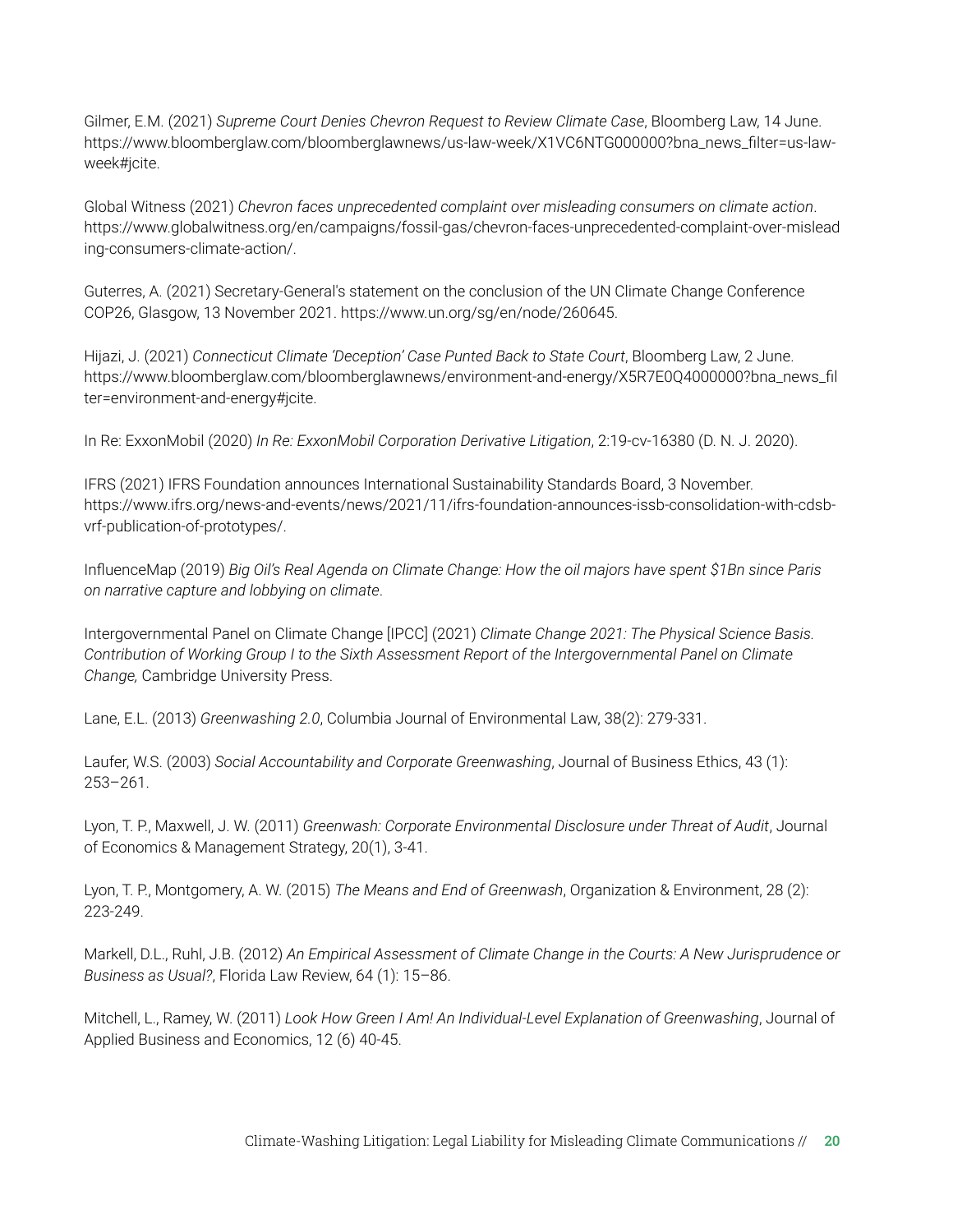Mosnier, A., Havlik, P., Valin, H., Baker, J., Murray, B., Feng, S., Obersteiner, M., McCarl, B.A., Rose, S.K., Schneider, U.A. (2013) The Net Global Effects of Alternative U.S. Biofuel Mandates: Fossil Fuel Displacement, Indirect Land Use Change, and the Role of Agricultural Productivity Growth, *Energy Policy* 57 (June): 602-614.

Nature (2021) *Net-zero carbon pledges must be meaningful*, Nature Editorial, *Nature*, 592 (1): 8.

New Climate Institute and Data-Driven EnviroLab (2020) *Navigating the Nuances of Net Zero Targets*, Project No. 219051. https://newclimate.org/2020/10/22/navigating-the-nuances-of-net-zero-targets/.

Olszynski, M., Mascher, S., and Doelle, M. (2017) *From Smokes to Smokestacks: Lessons from Tobacco for the Future of Climate Change Liability*. Georgetown Environmental Law Review*,* 30(1). [https://www.law.georgetown.edu/environmental-law-review/in-print/volume30-issue-1-fall-2017/from-smokes-t](https://www.law.georgetown.edu/environmental-law-review/in-print/volume30-issue-1-fall-2017/from-smokes-to-smokestacks-lessons-from-tobacco-for-thefuture-of-climate-change-liability/) [o-smokestacks-lessons-from-tobacco-for-thefuture-of-climate-change-liability/](https://www.law.georgetown.edu/environmental-law-review/in-print/volume30-issue-1-fall-2017/from-smokes-to-smokestacks-lessons-from-tobacco-for-thefuture-of-climate-change-liability/).

Osofsky, H.M., Peel, J. (2015) *Climate Change Litigation: Regulatory Pathways to Cleaner Energy*, Cambridge University Press, 4.

Ramus, C. A., Montiel, I. (2005) *When are corporate environmental policies a form of greenwashing?,* Business and Society, 44 (4): 377–414.

Raval, A., Hook, L. (2019) *Oil and Gas Advertising Spree Signals Industry's Dilemma*, Financial Times, March 6. <https://www.ft.com/content/5ab7edb2-3366-11e9-bd3a-8b2a211d90d5>.

Readfearn, G. (2018) *Hey Millennials, Don't Fall for Shell's Pop Star PR*, The Guardian, 25 April. https://www.theguardian.com/environment/planet-oz/2018/apr/25/hey-millennials-dont-fall-for-shells-pop-starpr.

Rogers, J. L., Buskirk, A. V. (2009) *Shareholder litigation and changes in disclosure behavior*, Journal of Accounting and Economics, 47(1-2): 136-156.

Sabin Center for Climate Change Law (n.d.) Climate Change Litigation Database, http://climatecasechart.com/.

Sabin Center for Climate Change Law (2019a) *ASA Ruling on Ryanair Ltd t/a Ryanair Ltd*, Climate Change Litigation Database,

http://climatecasechart.com/climate-change-litigation/non-us-case/asa-ruling-on-ryanair-ltd-t-a-ryanair-ltd/.

Sabin Center for Climate Change Law (2019b) *Commonwealth v. ExxonMobil Corp.*, Climate Change Litigation Database, http://climatecasechart.com/climate-change-litigation/case/commonwealth-v-exxon-mobil-corp/.

Schwartzkopff, F. (2021) *First Danish Climate Lawsuit Targets EU's Biggest Pork Producer*, Bloomberg Green, 4 June.

https://www.bloomberg.com/news/articles/2021-06-04/first-danish-climate-lawsuit-targets-eu-s-biggest-pork-p roducer.

Setzer, J., Byrnes, R. (2020) *Global trends in climate change litigation: 2020 snapshot*, London: Grantham Research Institute on Climate Change and the Environment and Centre for Climate Change Economics and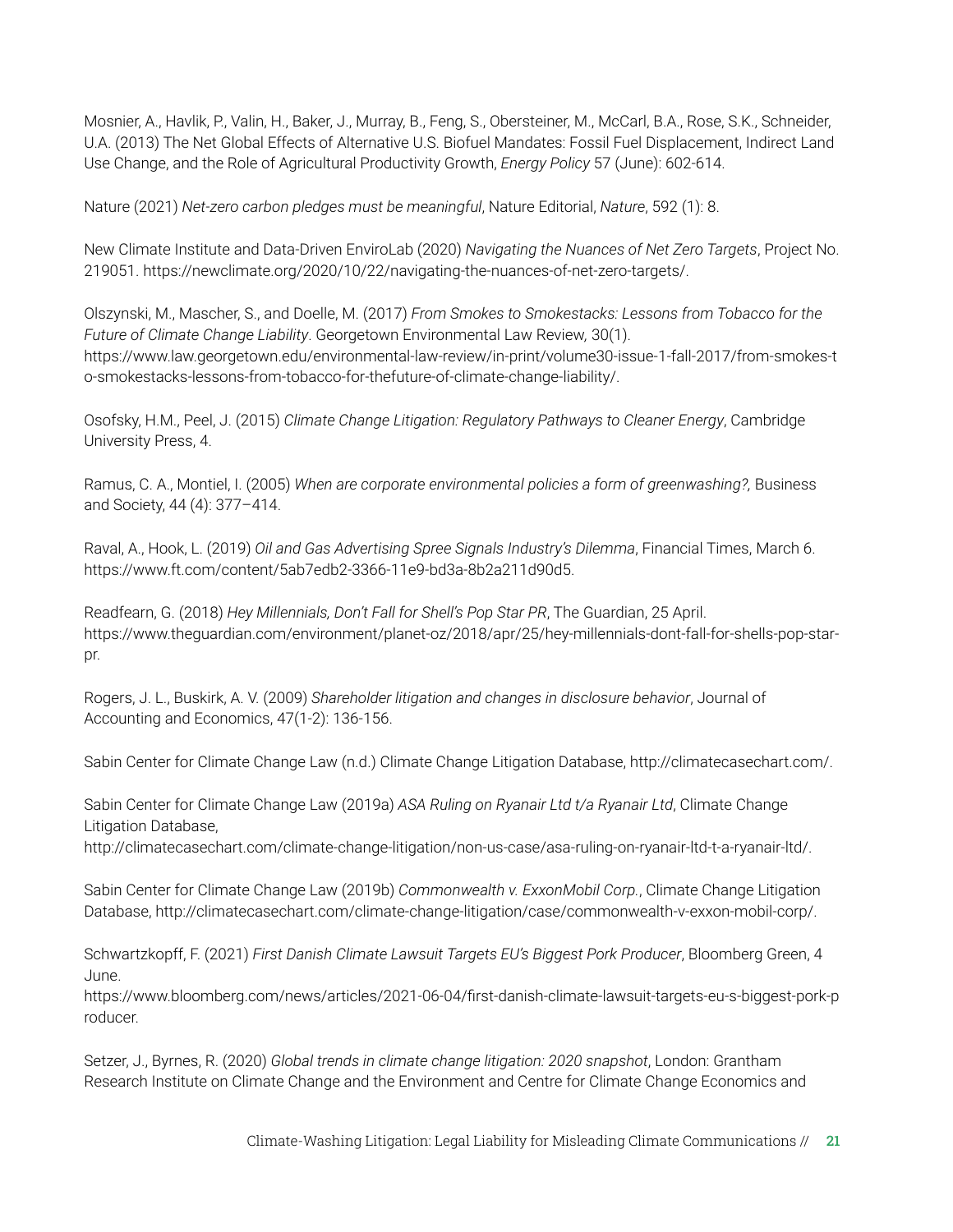Policy, London School of Economics and Political Science.

[https://www.lse.ac.uk/granthaminstitute/publication/global-trends-in-climate-change-litigation-2020-snapshot/.](https://www.lse.ac.uk/granthaminstitute/publication/global-trends-in-climate-change-litigation-2020-snapshot/)

Setzer, J., Higham, C. (2021) *Global trends in climate change litigation: 2021 snapshot*, London: Grantham Research Institute on Climate Change and the Environment and Centre for Climate Change Economics and Policy, London School of Economics and Political Science.

<https://www.lse.ac.uk/granthaminstitute/publication/global-trends-in-climate-litigation-2021-snapshot/>.

Shell (2020a) *The Making of Sustainable Mobility (Content from Shell),* The Washington Post*.* [https://www.washingtonpost.com/brand-studio/shell/the-making-of-sustainable-mobility.](https://www.washingtonpost.com/brand-studio/shell/the-making-of-sustainable-mobility)

Shell (2020b) *The Mobility Quandary* (Content from Shell), The Washington Post. [https://www.washingtonpost.com/brand-studio/shell/the-mobility-quandary/.](https://www.washingtonpost.com/brand-studio/shell/the-mobility-quandary/)

Shell (2020c) *Moving Forward: A Path to Net-Zero Emissions by 2070* (Content from Shell), The New York Times. <https://www.nytimes.com/paidpost/shell/ul/moving-forward-a-path-to-net-zero-emissions-by-2070.html>.

Shell (n.d.) *Shell response to climate case verdict*. [https://www.shell.nl/media/persberichten/media-releases-2021/reactie-shell-op-uitspraak-klimaatzaak.html#en](https://www.shell.nl/media/persberichten/media-releases-2021/reactie-shell-op-uitspraak-klimaatzaak.html#english) [glish.](https://www.shell.nl/media/persberichten/media-releases-2021/reactie-shell-op-uitspraak-klimaatzaak.html#english)

Sokol, K. (2020) Seeking (Some) *Climate Justice in State Tort Law*, Washington Law Review, 1383.

Sourcewatch (n.d.) *Greenwashing*. [https://www.sourcewatch.org/index.php/Greenwashing.](https://www.sourcewatch.org/index.php/Greenwashing)

State of Connecticut (2021) *Connecticut v. ExxonMobil Corporation*, No. 3:20-cv-01555-JCH (D. Conn. 2021).

TerraChoice (2009) *TerraChoice Environmental Marketing, Greenwashing Report 2009.* http://web.archive.org/web/20160307092700/http://sinsofgreenwashing.com/index35c6.pdf.

The Hague District Court (2021) Judgement of 26 May 2021, case number: C/09/571932 / HA ZA 19-379 , *Vereniging Milieudefensie (and others) v. Royal Dutch Shell Plc*. [https://uitspraken.rechtspraak.nl/inziendocument?id=ECLI:NL:RBDHA:2021:5339.](https://uitspraken.rechtspraak.nl/inziendocument?id=ECLI:NL:RBDHA:2021:5339)

Tollefson, J. (2013) *Methane Leaks Erode Green Credentials of Natural Gas*, Nature 493: 12.

United Nations (n.d.) *Net-zero carbon pledges must be meaningful*. https://www.un.org/en/climatechange/net-zero-pledges-grow.

United Nations Framework Convention on Climate Change [UNFCCC] (2015) *Paris Agreement*. https://unfccc.int/sites/default/files/english\_paris\_agreement.pdf.

UNFCCC (n.d. a) *Global Warming Potentials (IPCC Second Assessment Report).* https://unfccc.int/process/transparency-and-reporting/greenhouse-gas-data/greenhouse-gas-data-unfccc/glob al-warming-potentials.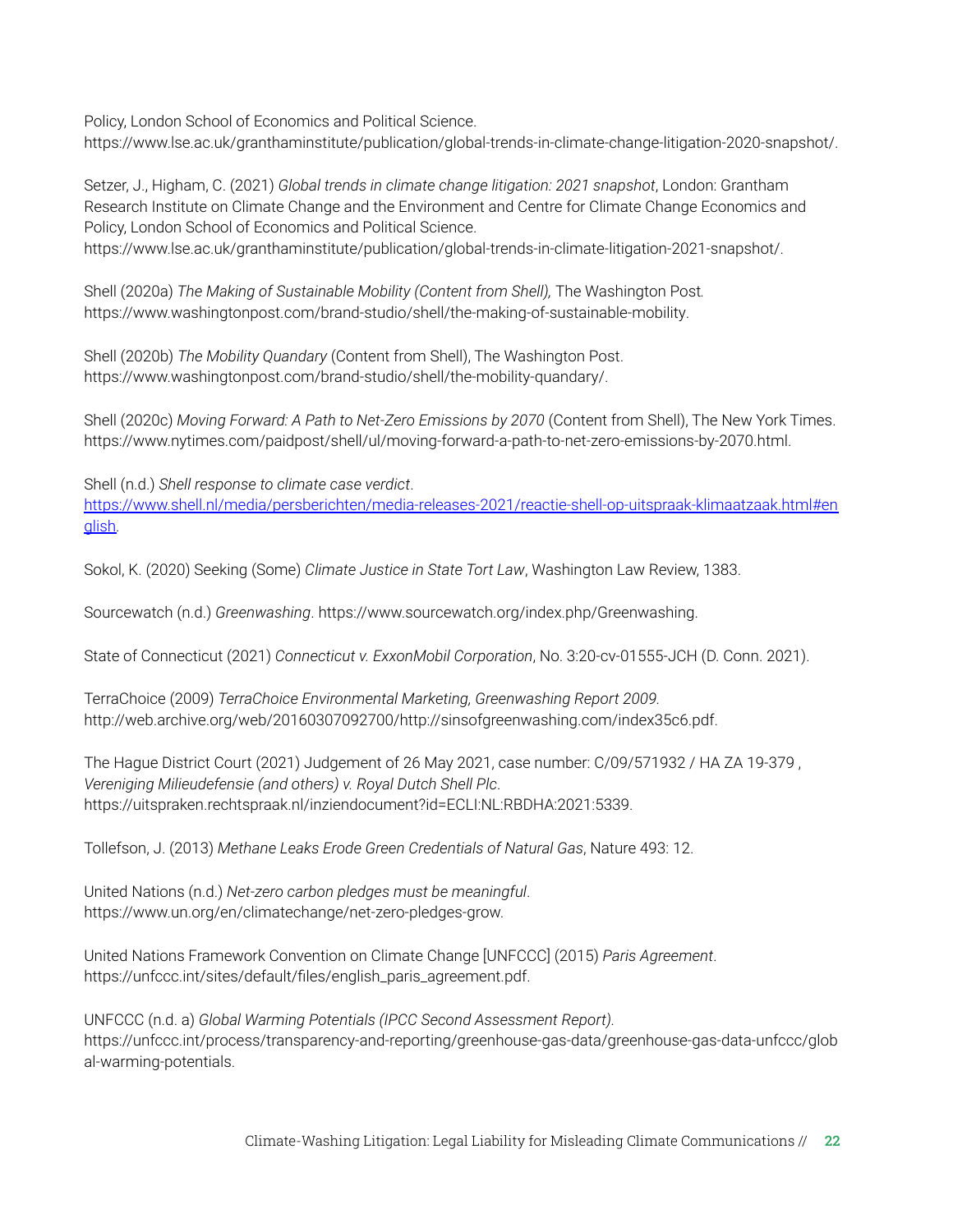#### UNFCCC (n.d. b) *Nationally Determined Contributions (NDCs)*.

https://unfccc.int/process-and-meetings/the-paris-agreement/nationally-determined-contributions-ndcs/nation ally-determined-contributions-ndcs.

U.S. Department of Energy [US DOE] (2021) *Hydrogen Production: Natural Gas Reforming*. <https://www.energy.gov/eere/fuelcells/hydrogen-production-natural-gas-reforming>.

US DOE (n.d.) *Biofuel Basics.* https://www.energy.gov/eere/bioenergy/biofuel-basics, accessed 3 October, 2021.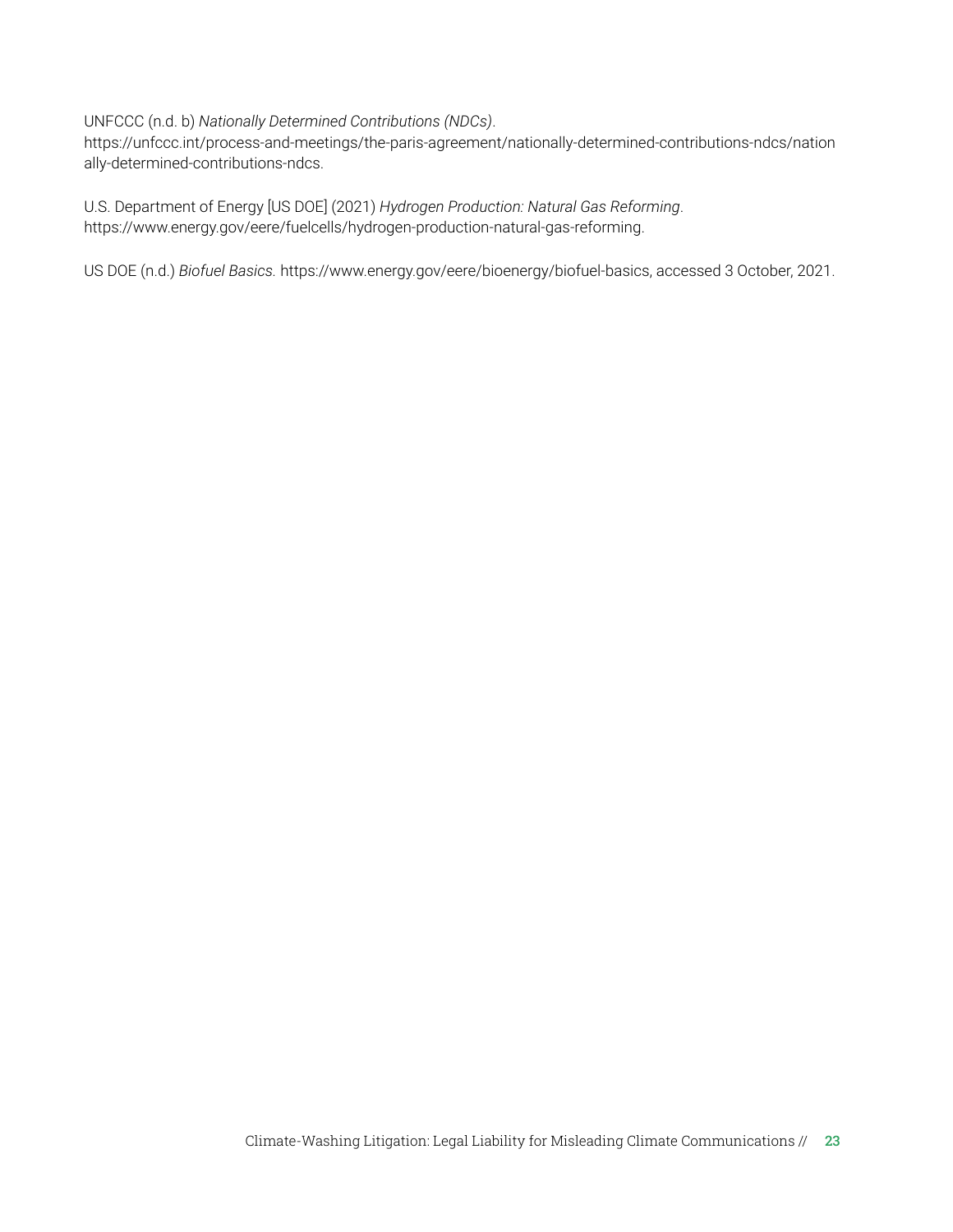# Appendices

### Appendix A: Climate-washing judicial cases

| <b>No</b>      | <b>Case Name</b>                                                 | Jurisdiction Year Citation |      |                                                        |
|----------------|------------------------------------------------------------------|----------------------------|------|--------------------------------------------------------|
| 1              | Fentress v. Exxon Mobil Corp.                                    | U.S.A.                     |      | Case No.4:16-cv-03484<br>2016 (S.D. Tex, 2016)         |
| $\overline{2}$ | Ramirez v Exxon Mobil Corp                                       | U.S.A.                     |      | Case No.3:16-cv-3111<br>2016 (N.D. Tex, 2016)          |
| 3              | Abrahams v. Commonwealth Bank of Australia                       | Australia                  | 2017 |                                                        |
| 4              | City and County of San Francisco, et al., v. BP<br>P.L.C et al., | U.S.A.                     |      | Case No. 18-16663 (9th<br>2017 Cir. 2017)              |
| 5              | City of Oakland v. BP plc.                                       | U.S.A.                     |      | Case No. 3:17-cv-06011<br>2017 (N.D. Cal., 2017)       |
| 6              | People of the State of New York v. Exxon Mobil<br>Corp.          | U.S.A.                     |      | Case No.452044 (N.Y.<br>2018 Sup. Ct. 2018)            |
| 7              | Mayor & City Council of Baltimore v. BP p.l.c.                   | U.S.A.                     |      | Case No.19-1644 (4th Cir.<br>2018 2018)                |
| 8              | Commonwealth of Massachusetts v. Exxon Mobil<br>Corp.            | U.S.A.                     |      | Case No.19:84-cv-03333<br>2019 (Mass. Super. Ct. 2019) |
| 9              | Milieudefensie et al. v Royal Dutch Shell Plc                    | Netherlands 2019 19-379    |      | Case number:<br>C/09/571932 / HA ZA                    |
| 10             | In re Exxon Mobil Corp. Derivative Litigation                    | U.S.A.                     | 2019 | Case No.3:19-cv-01067<br>(N.D. Tex 2019)               |
| 11             | Notre Affaire a Tous and Others v. Total                         | France                     | 2019 |                                                        |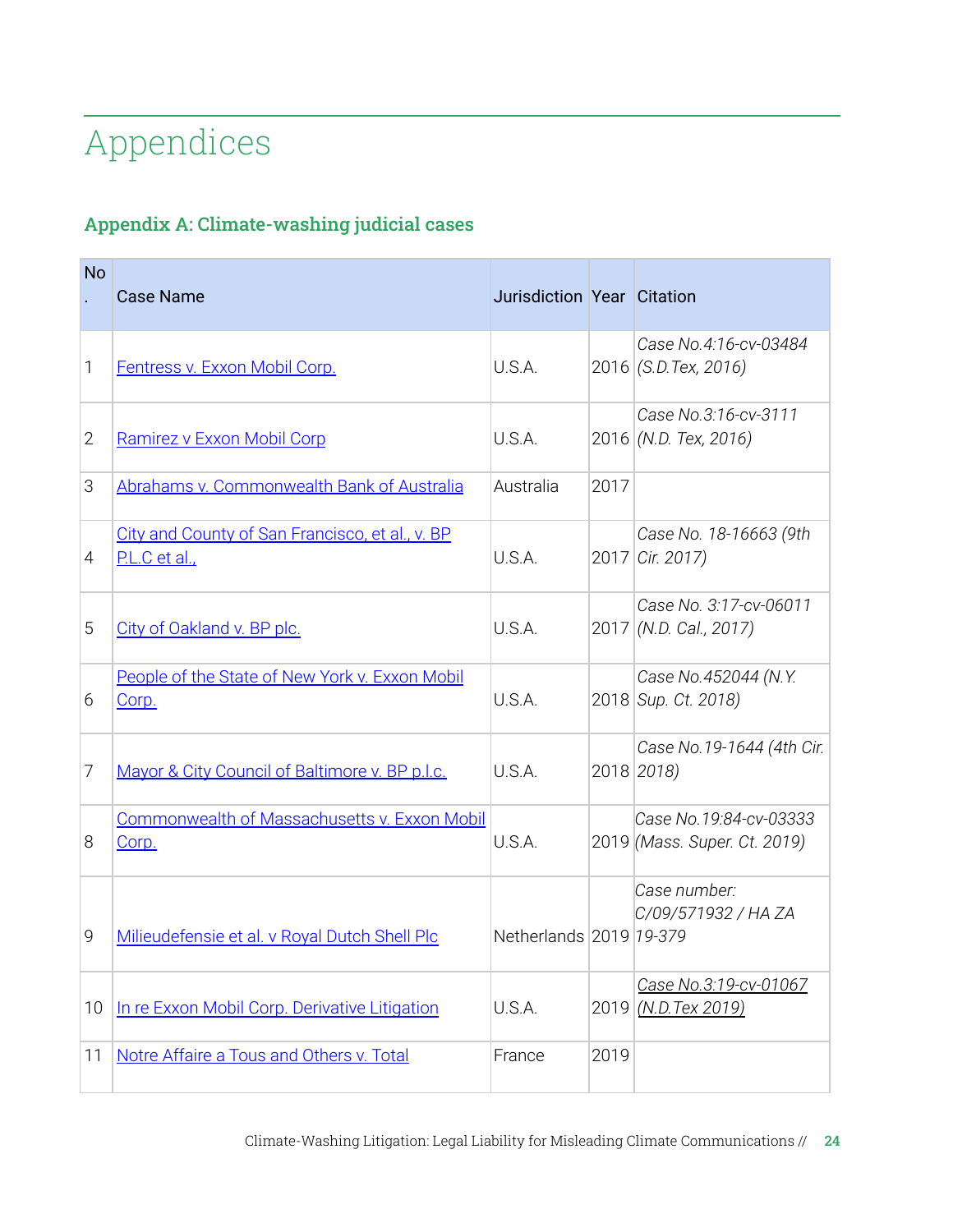| 12 | District of Columbia v. Exxon Mobil Corp. et.al.                                                                                                                                               | U.S.A.    |      | Case No.1:20-cv-01932<br>2020 (DDC, 2020)            |
|----|------------------------------------------------------------------------------------------------------------------------------------------------------------------------------------------------|-----------|------|------------------------------------------------------|
| 13 | State of Minnesota v. American Petroleum<br>Institute                                                                                                                                          | U.S.A.    |      | Case No.62-CV-20-3837<br>2020 (Minn.Dist. Ct. 2020)  |
| 14 | Beyond Pesticides v. Exxon Mobil Corp.                                                                                                                                                         | U.S.A.    |      | Case No.21-8001 (D.C.Cir.<br>2020 2020)              |
| 15 | Connecticut v. Exxon Mobil Corp.                                                                                                                                                               | U.S.A.    |      | Case No.21-1446 (2nd<br>2020 Cr. 2020)               |
| 16 | State v. American Petroleum Institute                                                                                                                                                          | U.S.A.    |      | Case No. 21-1752 (8th<br>2020 Cir. 2020)             |
| 17 | <b>Australian Centre for Corporate Responsibility v.</b><br><b>Santos</b>                                                                                                                      | Australia | 2021 |                                                      |
| 18 | <b>Bentley v. Oatly Group AB</b>                                                                                                                                                               | U.S.A.    |      | Case No.1:21-cv-06485<br>2021 (S.D.N.Y. 2021)        |
| 19 | The City of New York v. Exxon Mobil Corp.,<br>ExxonMobil Oil Corporation, Royal Dutch Shell plc,<br>Shell Oil Company, BP p.l.c., and BP America Inc.,<br>and the American Petroleum Institute | U.S.A.    |      | Case No.1:21-cv-04807<br>2021 (S.D.N.Y. 2021)        |
| 20 | Connecticut v. Exxon Mobil Corporation,                                                                                                                                                        | U.S.A.    |      | Case<br>No.3:20-cv-01555-JCH (D.<br>2021 Conn. 2021) |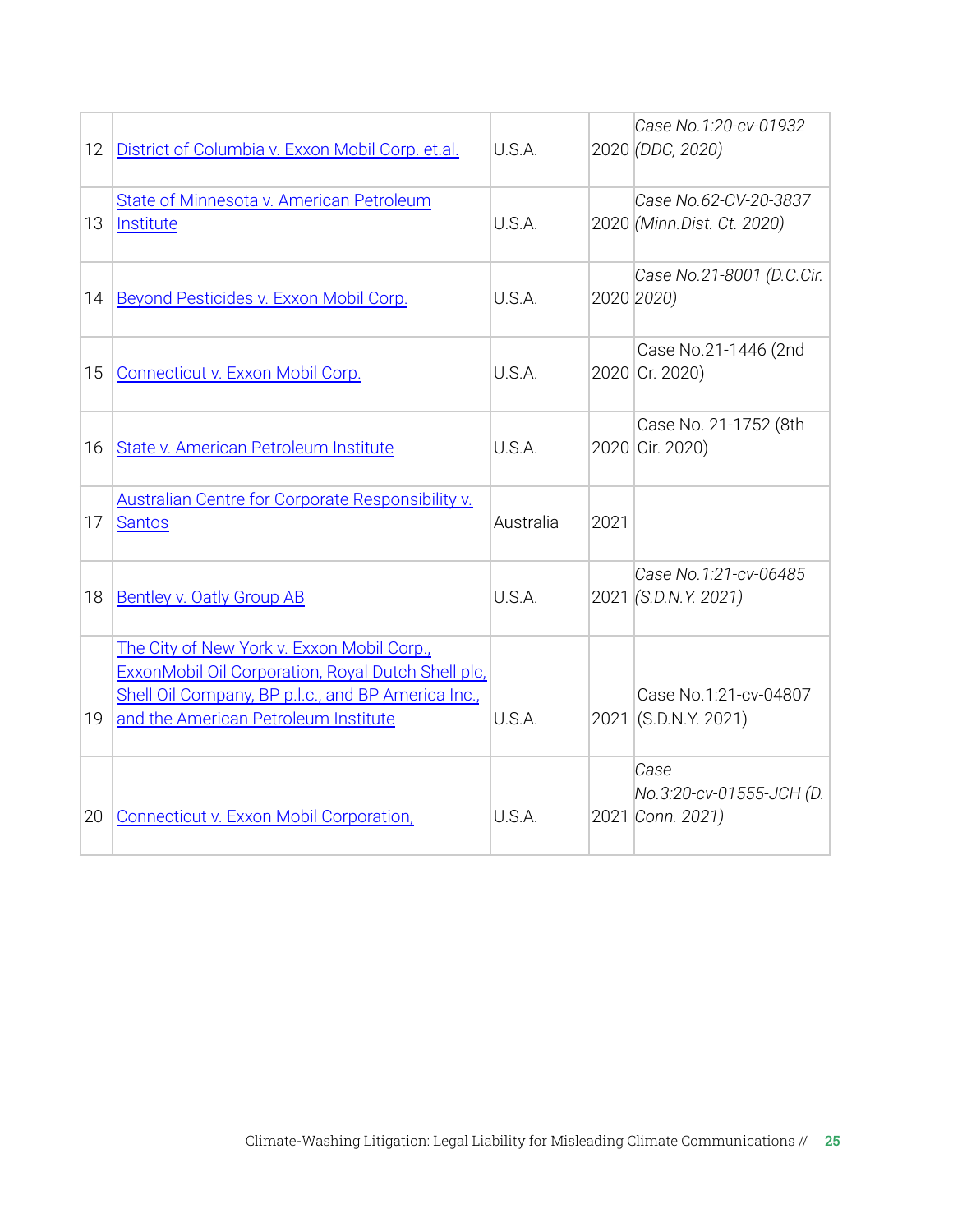| <b>No</b>      | <b>Case Name</b>                                                                                                         | Jurisdiction Year |      |
|----------------|--------------------------------------------------------------------------------------------------------------------------|-------------------|------|
| 1              | <b>Australian Competition and Consumer Commission v. Goodyear Tyres</b>                                                  | Australia         | 2008 |
| $\overline{2}$ | <b>Australian Competition and Consumer Commission v. V8 Supercars</b><br>Australia Pty. Ltd.                             | Australia         | 2008 |
| 3              | Australian Competition and Consumer Commission v. GM Holden Ltd.                                                         | Australia         | 2008 |
| $\overline{4}$ | <b>ASA UK complaint against Royal Dutch Shell</b>                                                                        | U.K.              | 2008 |
| 5              | <b>ASA Ruling on INEOS Upstream Limited.</b>                                                                             | U.K.              | 2018 |
| 6              | <b>Complaint by Transport and Environment against ENI before the</b><br><b>Competition and Market Authority of Italy</b> | Italy             | 2019 |
| 7              | Complaint against BP in respect of violations of the OECD Guidelines                                                     | U.K.              | 2019 |
| 8              | ASA Ruling on Ryanair Ltd. t/a Ryanair Ltd                                                                               | U.K.              | 2019 |
| 9              | <b>ASA UK complaint against Equinor</b>                                                                                  | U.K.              | 2019 |
| 10             | <b>ASA Ruling on Marlow Foods Ltd.</b>                                                                                   | U.K.              | 2019 |
| 11             | <b>ASA Ruling on Good Energy Ltd.</b>                                                                                    | U.K.              | 2019 |
| 12             | ASA Ruling on BP Oil UK Ltd.                                                                                             | U.K.              | 2019 |
| 13             | ASA Ruling on Fischer Future Heat UK Ltd.                                                                                | U.K.              | 2019 |
| 14             | <b>ASA UK complaint against Royal Dutch Shell</b>                                                                        | U.K.              | 2020 |
| 15             | <b>ASA UK complaint against Saudi Aramco</b>                                                                             | U.K.              | 2020 |
| 16             | ASA Ruling on Esso Petroleum Company, Limited t/a Esso Petroleum<br><b>Company, Limited</b>                              | U.K.              | 2020 |
| 17             | ASA Ruling on Marlow Foods Ltd. t/a Quorn Foods                                                                          | U.K.              | 2020 |

### Appendix B: Climate-washing complaints to non-judicial oversight bodies